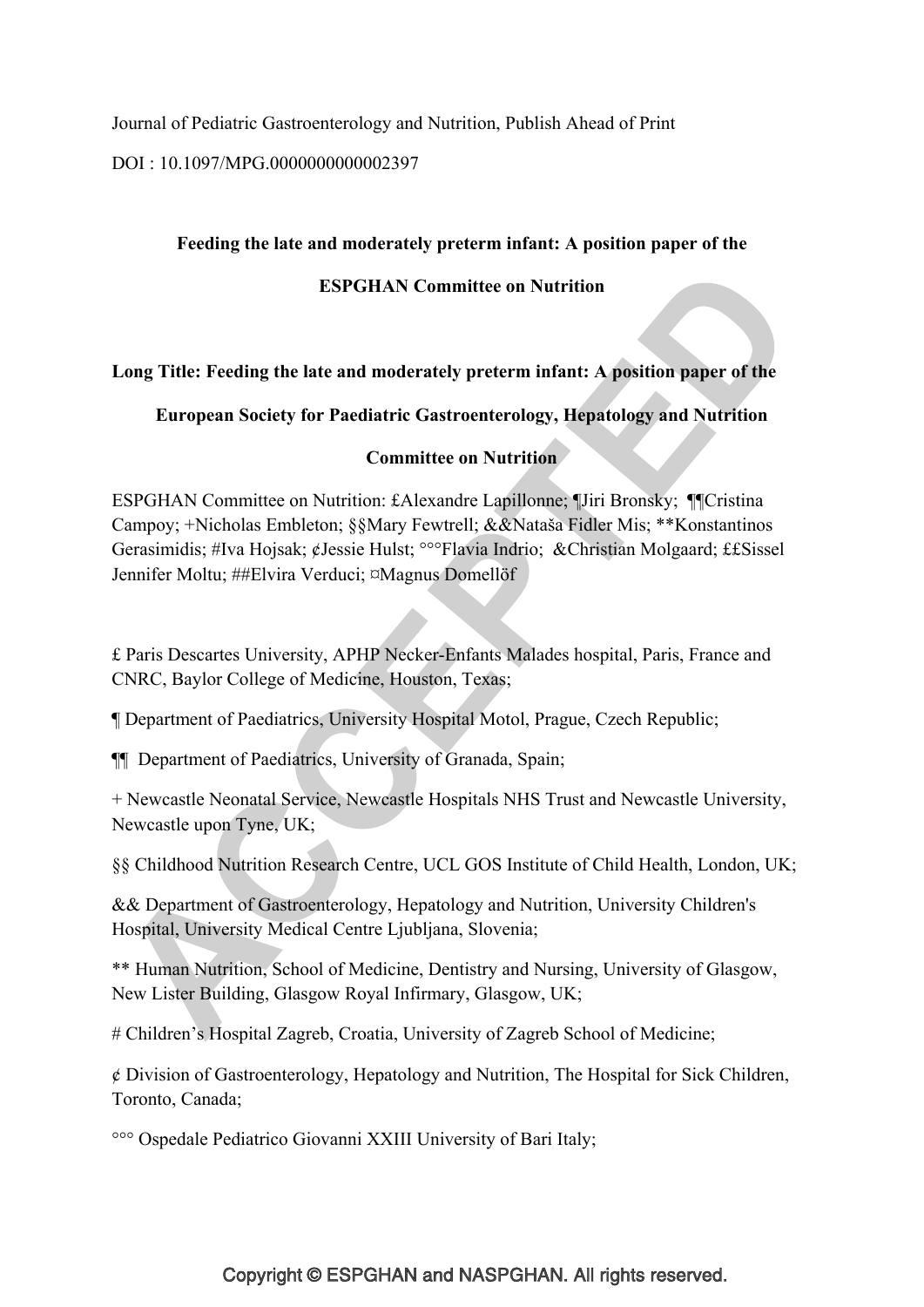& Department of Nutrition, Exercise and Sports, University of Copenhagen, and Pediatric Nutrition Unit, Copenhagen University Hospital, Rigshospitalet, Denmark;

££ Department of Neonatal Intensive Care, Oslo University Hospital, Norway

## Department of Pediatrics, San Paolo Hospital, Department of Health Sciences, University of Milan Italy

¤ Department of Clinical Sciences, Pediatrics, Umeå University, Umeå, Sweden;

Chair of CoN: ¤Magnus Domellöf; Secretary of CoN: ¶Jiri Bronsky

Corresponding author:

Alexandre LAPILLONNE, MD, PhD

Neonatal Department, Necker-Enfants Malades hospital

149 rue de Sevres

75015 Paris

Phone: +33 (0)1 71 19 61 75

Email: alexandre.lapillonne@aphp.fr

Conflicts of Interest and Source of Funding:

AL received lecture fees and/or non-financial support from Baxter, Fresenius, Nestle' and Mead Johnson Nutrition.

JB reports personal fees and non-financial support from AbbVie, Nutricia, Biocodex, personal fees from MSD, Nestlé, Ferring, Walmark, outside the submitted work.

CC received research funding from ORDESA Laboratories, S.A.

NE reports receipt of grants/research supports from National Institutes for Health Research (UK), Prolacta Bioscience (US) and Danone Early life Nutrition. He also served as member of Advisory board for Danone Early life Nutrition and received payment/honorarium for lectures from Danone Early life Nutrition, Nestle Nutrition Institute, Baxter and Fresenius Kabi.

MF receives research funding from Philips and has received honoraria for lectures from the Nestle Nutrition Institute and for co-editing a book chapter on growth from Danone Early Life Nutrition.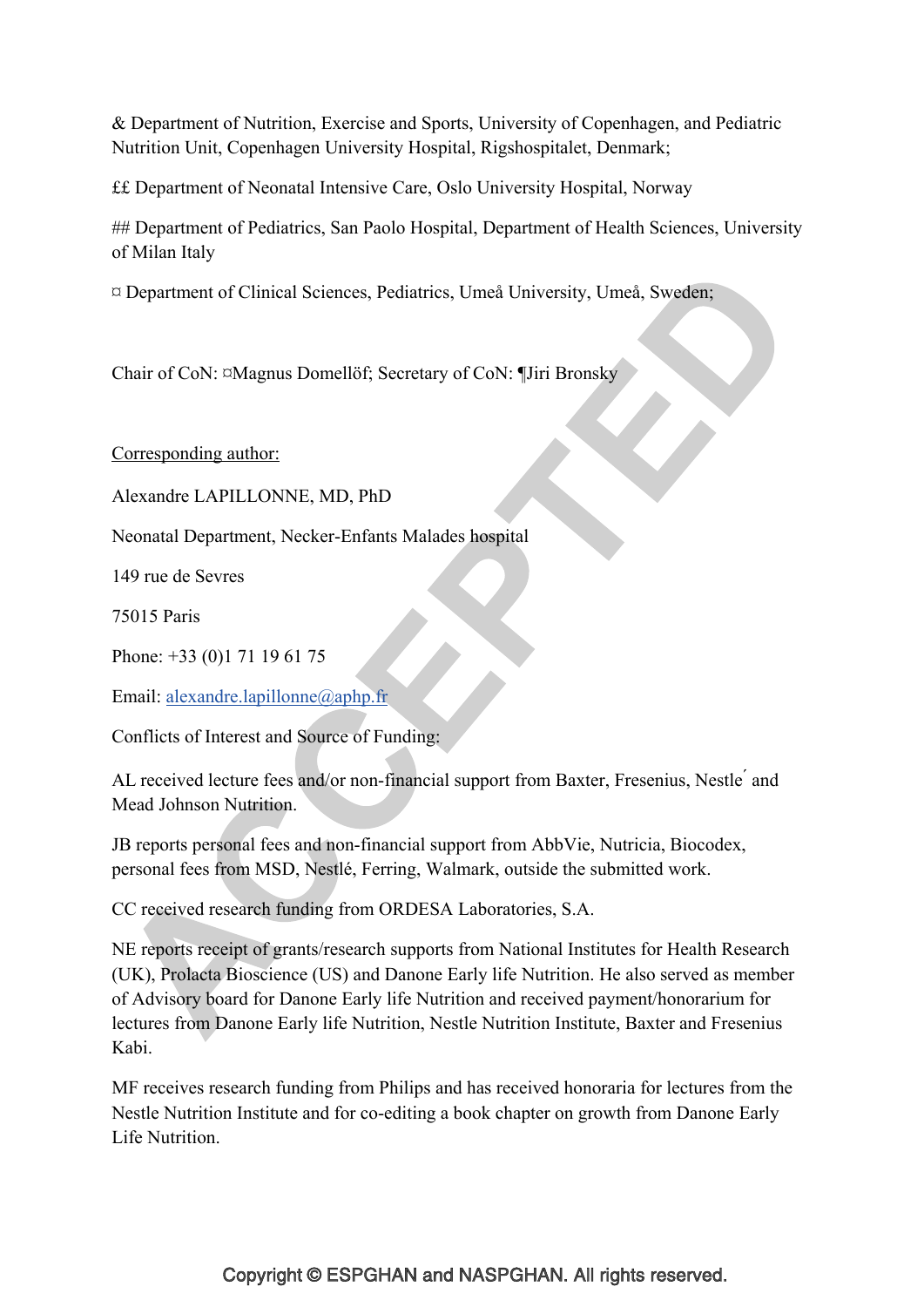KG reports personal fees from Nutricia, research grants and personal fees from Nestle and Nutricia and personal fees from Dr Falk.

IH reports receipt of payment/honorarium for lectures BioGaia, Nutricia, Nestle, GM pharma and of payment/honorarium for consultation Farmas,Chr Hansen

FI report receipt of payment /honorarium for lectures Biogaia, Nestle, Danone, Abbot. Consultant for Biogaia

SJM reports receipt of grants/research supports from DSM Nutritional Products, she served as member of advisory board and received payment/honorarium for consultation from Baxter and received payment/honorarium for lectures from Baxter and Fresenius Kabi. EV reports grant/research support from Nutricia Italia Spa, Nestle Health Science - Vitaflo Italy, FoodAR srl Italy, PIAM Pharma and Integrative Care.

MD reports a research grant from Baxter and speaker fees from Semper, Baxter, Nutricia and Abbvie

The remaining authors (NFM, JH, and CM) report no conflicts of interest.

List of abbreviations

AGA: appropriate for gestational age; CoN: committee of nutrition; ELBW: extremely-lowbirth weight; ESPGHAN: European Society for Paediatric Gastroenterology, Hepatology and Nutrition; ID: iron deficiency; IDA: iron-deficiency anaemia; IUGR: intrauterine growth retardation; LC-PUFA: long-chain polyunsaturated fatty acids; LMPT: late and moderately preterm; LPT: late preterm; MPT: moderately preterm; PCA: postconceptional age; PGR: postnatal growth restriction; REE: resting energy expenditure; SGA: small for gestational age; TEE: total energy expenditure; VLBW: very-low- birth weight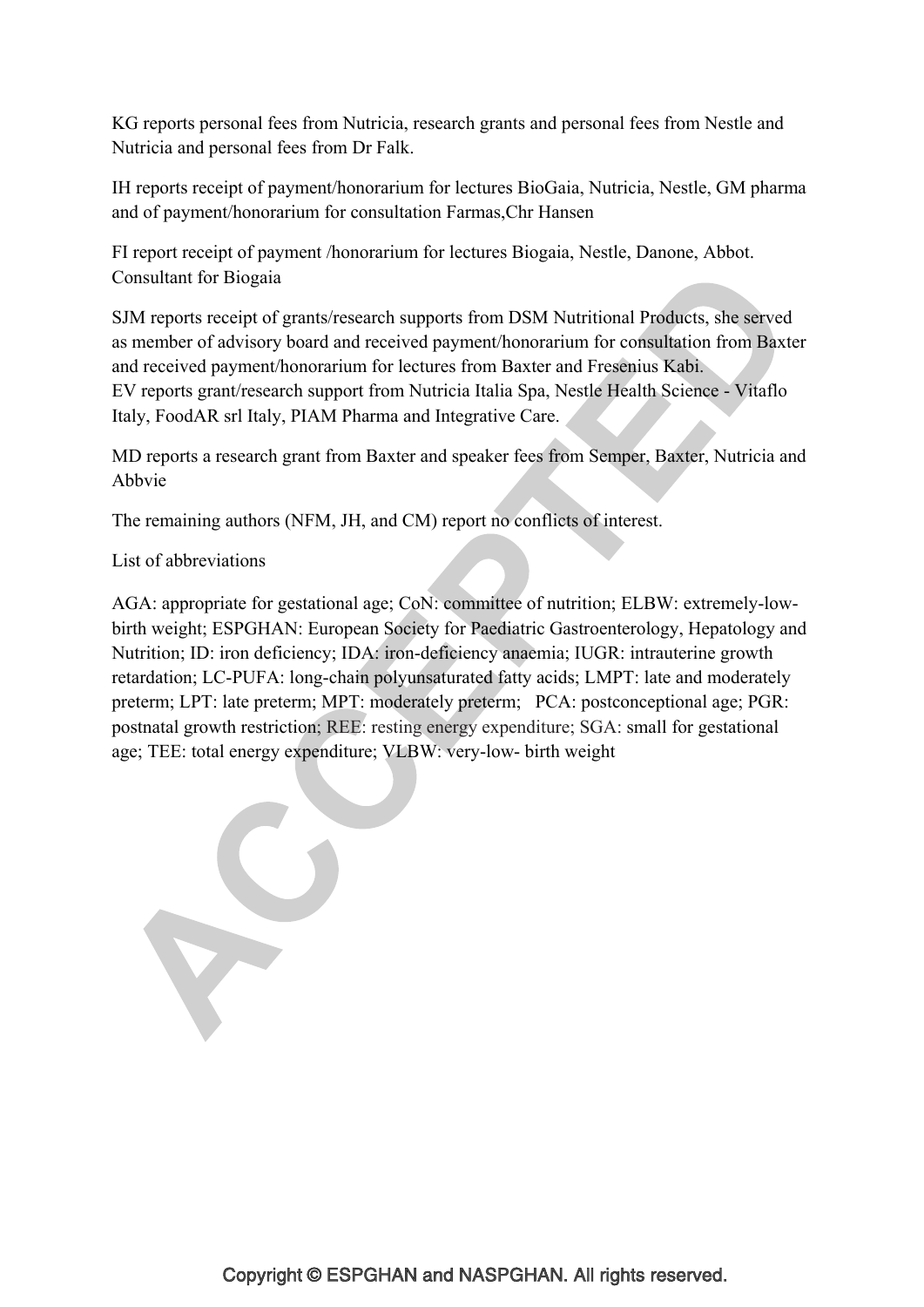### **Abstract**

Nutritional guidelines and requirements for late or moderately preterm (LMPT) infants are notably absent although they represent the largest population of preterm infants. The European Society for Paediatric Gastroenterology, Hepatology and Nutrition (ESPGHAN) Committee on Nutrition (CoN) performed a review of the literature with the aim to provide guidance on how to feed infants born LMPT, and identify gaps in the literature and research priorities.

Only limited data from controlled trials are available. Late preterm infants have unique, often unrecognized, vulnerabilities that predispose them to high rates of nutritionally related morbidity and hospital readmissions. They frequently have feeding difficulties that delay hospital discharge, and poorer rates of breastfeeding initiation and duration compared to term infants. This review also identified that moderately preterm infants frequently exhibit postnatal growth restriction.

The ESPGHAN CoN strongly endorses breast milk as the preferred method of feeding LMPT infants and also emphasizes that mothers of LMPT infants should receive qualified, extended lactation support, and frequent follow-up. Individualized feeding plans should be promoted. Hospital discharge should be delayed until LMPT infants have a safe discharge plan that takes into account local situation and resources.

In the LMPT population, the need for active nutritional support increases with lower gestational ages. There may be a role for enhanced nutritional support including the use of human milk fortifier, enriched formula, parenteral nutrition, and/or additional supplements, depending on factors such as gestational age, birth weight and significant co-morbidities. Further research is needed to assess the benefits (improved nutrient intakes) versus risks (interruption of breastfeeding) of providing nutrient-enrichment to the LMPT infant.

Key words: Breastfeeding, growth restriction, premature infants, recommendations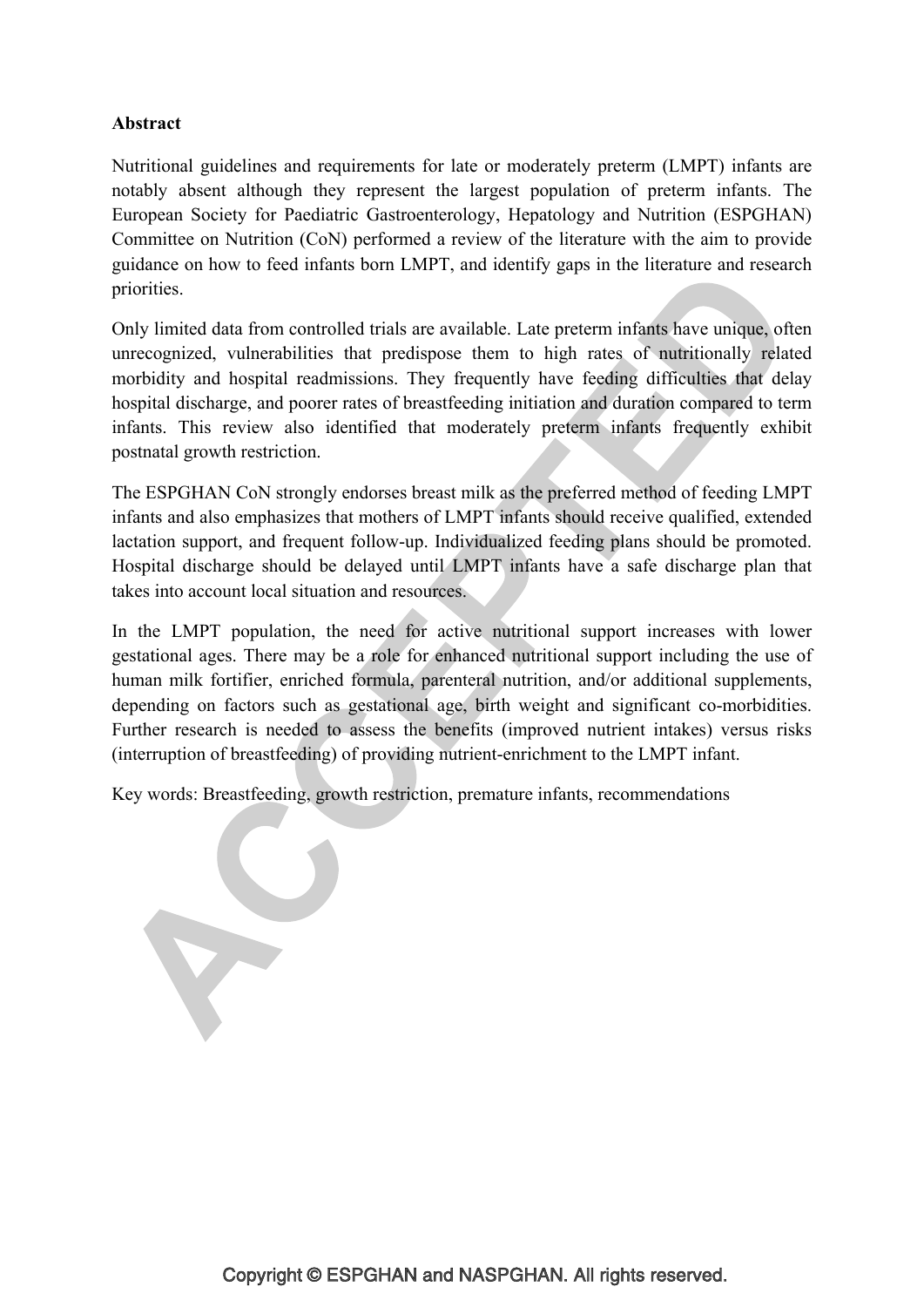What is Known

- Late or moderately preterm infants represent the largest population of preterm infants.
- Late preterm infants frequently have feeding difficulties that delay hospital discharge, and poorer rates of breastfeeding initiation and duration compared to term infants.
- Moderately preterm infants frequently experience postnatal growth restriction.

#### What is New

- The European Society for Paediatric Gastroenterology, Hepatology and Nutrition Committee of Nutrition strongly endorses breastmilk as the preferred method of feeding and emphasizes that mothers should receive qualified and extended lactation support.
- The need for active nutritional support increases with lower gestational ages but research is needed to assess the benefits versus risks of providing nutrient-enrichment in these infants.

#### List of abbreviations

AGA: appropriate for gestational age; CoN: committee of nutrition; ELBW: extremely-lowbirth weight; ESPGHAN: European Society for Paediatric Gastroenterology, Hepatology and Nutrition; ID: iron deficiency; IDA: iron-deficiency anaemia; IUGR: intrauterine growth retardation; LC-PUFA: long-chain polyunsaturated fatty acids; LMPT: late and moderately preterm; LPT: late preterm; MPT: moderately preterm; PCA: postconceptional age; PGR: postnatal growth restriction; REE: resting energy expenditure; SGA: small for gestational age; TEE: total energy expenditure; VLBW: very-low- birth weight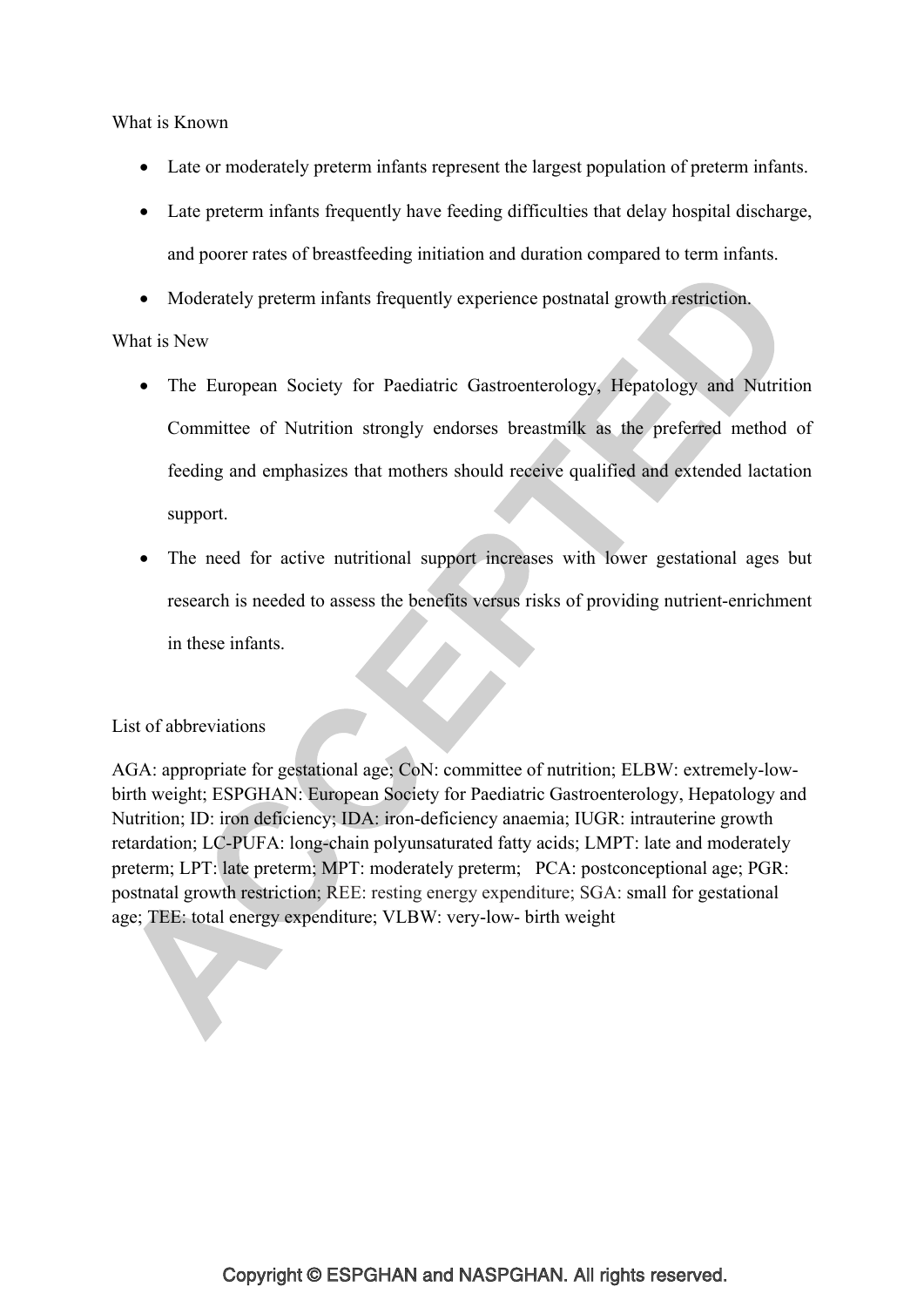#### **Introduction**

In recent years, much attention has been focused on enhancing the nutritional support of very preterm infants to improve both survival and longer term outcomes. Significant efforts have been made to improve the provision of adequate nutrition during their in-hospital course stay and during the first months of life. In the preterm population weighing less than 1800 g, nutritional requirements have been reviewed (1). Similarly, nutritional requirements for termborn infants during the early months of life have also been re-evaluated to more closely match the nutritional intakes of breastfed term infants (2).

Nutritional requirement guidelines for late and moderately preterm (LMPT) infants are notably absent despite them representing the largest population of preterm infants. Feeding regimens designed specifically to meet the nutritional requirements of LMPT infants have not been established and need consideration. Therefore, the aim of this ESPGHAN committee of nutrition (CoN) position paper is to critically review the available evidence on the role of nutrition in infants born LMPT, to provide guidance on how best to feed these infants, and identify gaps in the literature and research priorities.

Definitions and scope of manuscript

Despite widespread agreement in defining preterm birth, there is less uniformity in defining different subgroups. The common subgroup terminologies used are very preterm (less than 32 weeks) and extremely preterm (less than 28 weeks). In contrast, a variety of terms have been used to describe preterm infants born at a number of different intervals between 32 and 36 weeks' gestation ("late preterm," "near term," "marginally preterm," "moderately preterm," "minimally preterm," "mildly preterm", and "larger preterm"). An expert panel at a workshop convened by the National Institute of Child Health and Human Development (NICHD) of the National Institutes of Health (NIH) in July 2005 recommended that births between 34 completed weeks (34 0/7 weeks) and less than 37 completed weeks (36 6/7 weeks) of gestation be referred to as "late preterm" (3). Specifically, this discourages the use of the phrase "near term" which may suggest that the infant is almost term, whereas the phrase "late preterm" emphasizes that these infants are at risk of immaturity-related medical complications (3). Although there has been no such consensus for a classification of birth between 32 completed weeks (32 0/7 weeks) and less than 34 completed weeks (33 6/7 weeks), "moderately preterm" is now commonly used.

The term "low birth weight" is a widely accepted definition for newborns with a birth weight below 2500 g. However, use of this term does not discriminate those infants with a low birth weight due to prematurity from those born small for gestational age (SGA) or in-utero growth restricted (IUGR) at term. SGA/IUGR infants may not have achieved full in utero growth potential often because of a complex range of genetic, epigenetic, maternal and environmental factors and present increased risks for specific short term and long term morbidities. The most frequent cause of IUGR is placental insufficiency, which impacts foetal growth and many physiological and development processes (4). It is tempting to extrapolate these observations to preterm infants as they, too, are almost always born LBW.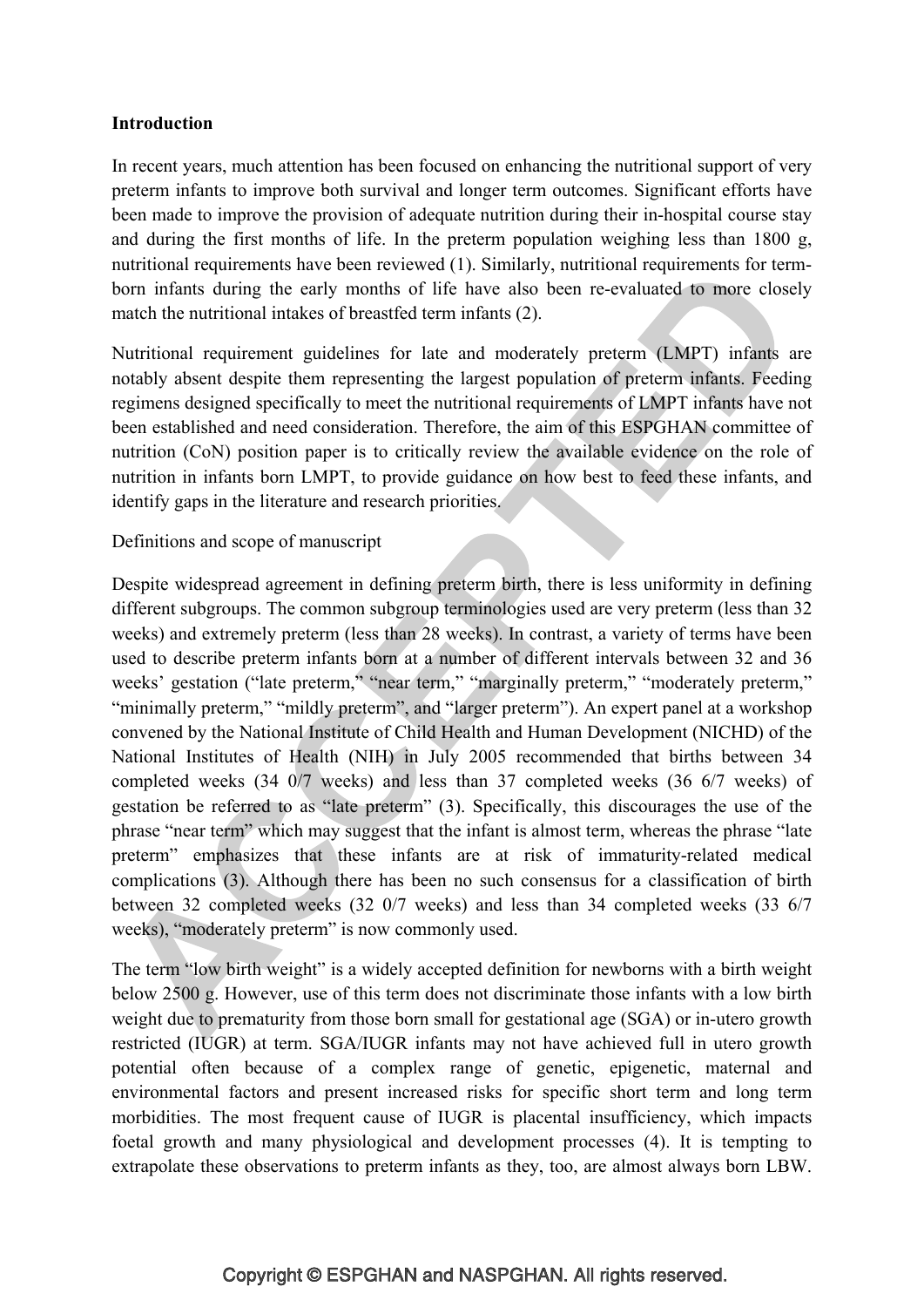However, many preterm infants have normal or relatively normal growth prior to birth, meaning the optimal nutritional management may differ between a LBW infant born preterm and a LBW infant born at term who is IUGR.

The definitions of LMPT indicated above have been used throughout this report.

### Methods

A systematic literature search was conducted up to April  $13<sup>th</sup> 2018$ . For each outcome of interest relating to the nutrition of LMPT infants, searches were conducted in the databases Medline (via PubMed) and the Cochrane Library for relevant publications in English, including original papers, systematic reviews and meta-analyses - see Appendix 1. Specific features relating to late preterm (LPT) or moderately preterm (MPT) infants have been reviewed and reported separately when possible. Recommendations were formulated and discussed in a total of 3 face-to-face meetings which were held in Geneva, Rotterdam, and Zagreb. Between meetings CoN members interacted by iterative e-mails. All disagreements were resolved by discussion until a full consensus was reached for every statement. Similarly to the rules provided by ESPGHAN for Guidelines

(http://www.espghan.org/fileadmin/user\_upload/Society\_Papers/ESPGHAN\_- \_Overview\_ESPGHAN\_Publications\_January\_2018.pdf), final agreement for each conclusion and recommendation was assessed anonymously using a web-based questionnaire enabling a list of arguments for and against each conclusion and recommendation. This possibility also allowed members to suggest new conclusions and/or recommendations to be submitted to the panel. One round of questionnaires was sufficient to reach consensus of >85% for all conclusions and recommendations.

Background

## Epidemiology and common morbidities of LMPT infants

The incidence of preterm birth in different countries varies widely (5) as does that of LMPT infants with a rate less than 4% in Scandinavia and up to 10% in Korea (6-9). Interestingly, when moderate- and late-preterm are combined, the LMPT population represents more than 80% of all preterm births and consume about two thirds of all hospital expenditures related to prematurity (10, 11).

While serious morbidities are rare, LMPT infants have a 2 to 10 fold increased incidence of mild to moderate morbidities compared to term infants including hypothermia, respiratory distress, jaundice, and infection. These infants are also prone to develop nutritionally related neonatal morbidities such as hypoglycaemia, poor feeding, dehydration and malnutrition in the early neonatal period (12-18). Several studies have shown that LMPT infants are 2 to 3 times more likely to be readmitted after initial hospital discharge due to multiple factors including jaundice, sepsis and feeding difficulties (17, 19-21).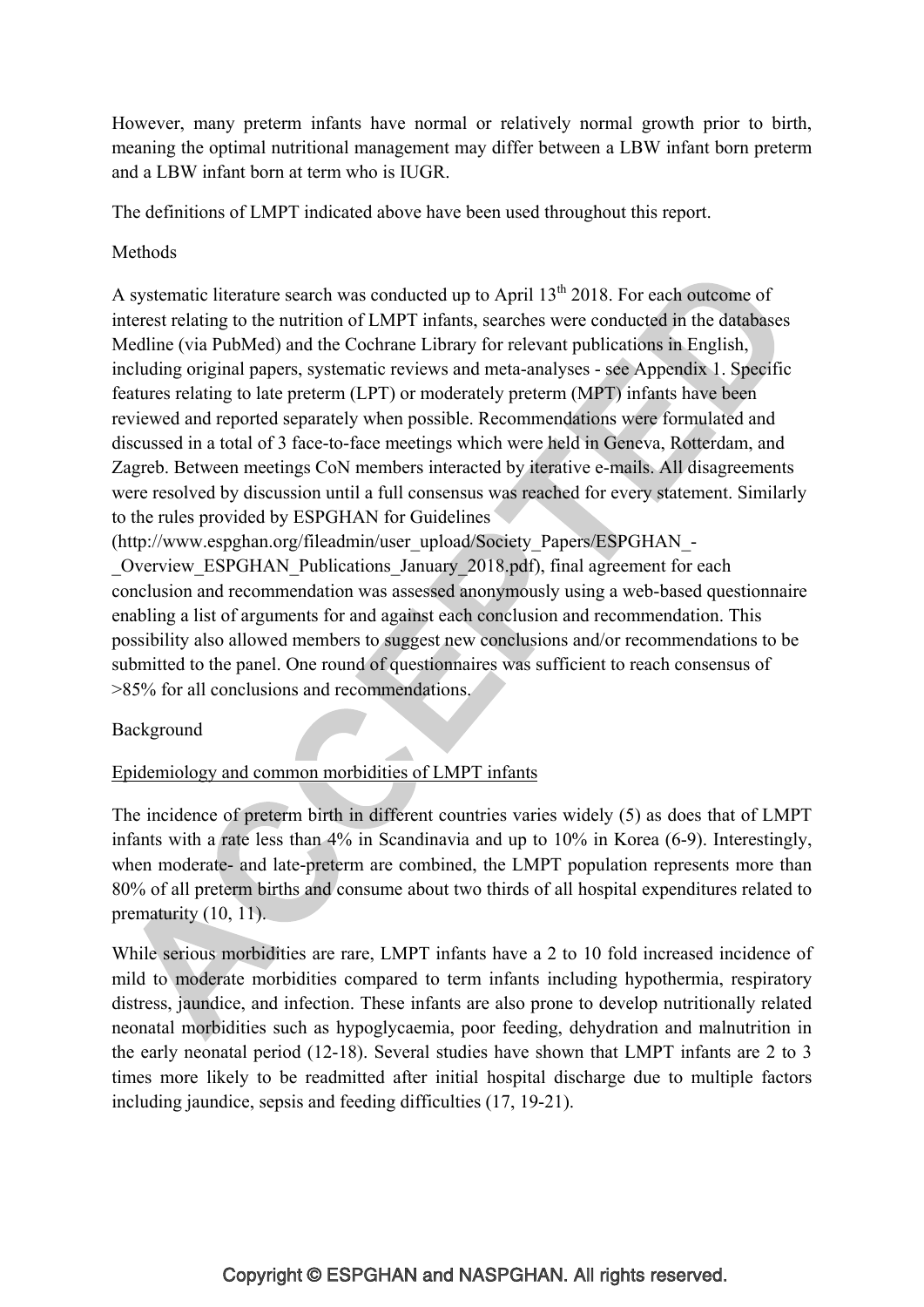### Hypoglycaemia

Our systematic literature search identified 6 studies on hypoglycaemia rates in the LMPT population. The incidence of early hypoglycaemia (within the first 12 hours of life) was 3 to 4 times greater in the LPT infants as in the term infants, with 1/3 experiencing recurrent episodes of hypoglycaemia (22). The rate of hypoglycaemia ranged from 16 to 34% and was associated with lower GAs (9, 22, 23), the risk being further increased in infants born at 34 weeks compared to those born at 35 to 36 weeks of gestation (9, 24). In a large retrospective cohort study from Australia, including 735 LMPT infants, the rate of hypoglycaemia was similar to the rates found in LPT infants: 22% in the LMPT appropriate for gestational age (AGA) infants, increasing to 32% in the LMPT small for gestational age (SGA) infants (25). This rate is higher than the 13% observed in MPT infants from a multicentre observational study in France which included infants with GA as low as 30 weeks (26). Interestingly, in a randomized controlled trial that aimed to determine the efficacy of a proactive feeding regimen in reducing hospital length of stay in MPT born small for gestational age (SGA) infants (27), one-third of the group receiving standard care (60 mL/kg/d of human milk at day 1 followed by a gradual increase to 170 mL/kg/d by day 9) developed hypoglycaemia compared to none in the proactive feeding group (100 mL/kg/d of human milk on day 1, followed by 130 mL/kg/d on day 2, 165 mL/kg/d on day 3, and 200 mL/kg/d from day 4). This significant reduction in the incidence of hypoglycaemia by a proactive regimen in a risk subgroup of LMPT (i.e., MLT born SGA) suggests that enhanced feeding support may reduce the risk of hypoglycaemia in LMPT infants.

Taken together, these studies show that LMPT infants are at high risk of hypoglycaemia, and this is due to numerous factors including immature gluconeogenesis, lower hepatic glycogen reserves, and a weaker peripheral counter-regulatory ketogenic response due to inadequate lipolysis exacerbated by low adipose tissue stores and inadequate milk intake (24). However, in part, hypoglycaemia may simply be due to a lack of early feeds including delayed initiation or use of low volumes, and/or a lack of PN when early feeding is not initiated (24, 28). The findings of the randomized controlled trial cited above strongly support the hypothesis that LMPT infants should not be treated as term infants, but deserve specific nutritional care, including proactive nutritional support for the prevention of hypoglycaemia.

### Postnatal growth restriction

Postnatal growth restriction (PGR) has been identified as a major problem reflecting suboptimal nutrition of very preterm infants. Five studies assessed growth of LPT infants. In a population-based cohort of all births in 2004 in Brazil LPT infants were at increased risk of being underweight (i.e., weight-for-age z-scores below -2) and stunted (i.e., length-for-age zscores below -2) at 12 and 24 months of age compared to term infants (adjusted OR: 2.57 [95% CI, 1.27-5.23] and 2.35 [95% CI, 1.49-3.70], and 3.36 [95% CI, 1.56-7.23] and 2.30 [95% CI, 1.40-3.77], respectively) (29). In a large cohort of 7866 US infants, LPT infants had a significant increased risk of having a weight-for-age z score of -2 or less at 6 months (adjusted OR, 3.48 [95% CI, 2.17-5.72]) and 12 months (2.22 [1.07-4.61]) but not at 18 months (30). In contrast, 108 LPT infants in a large cohort of 2465 children born in Beijing,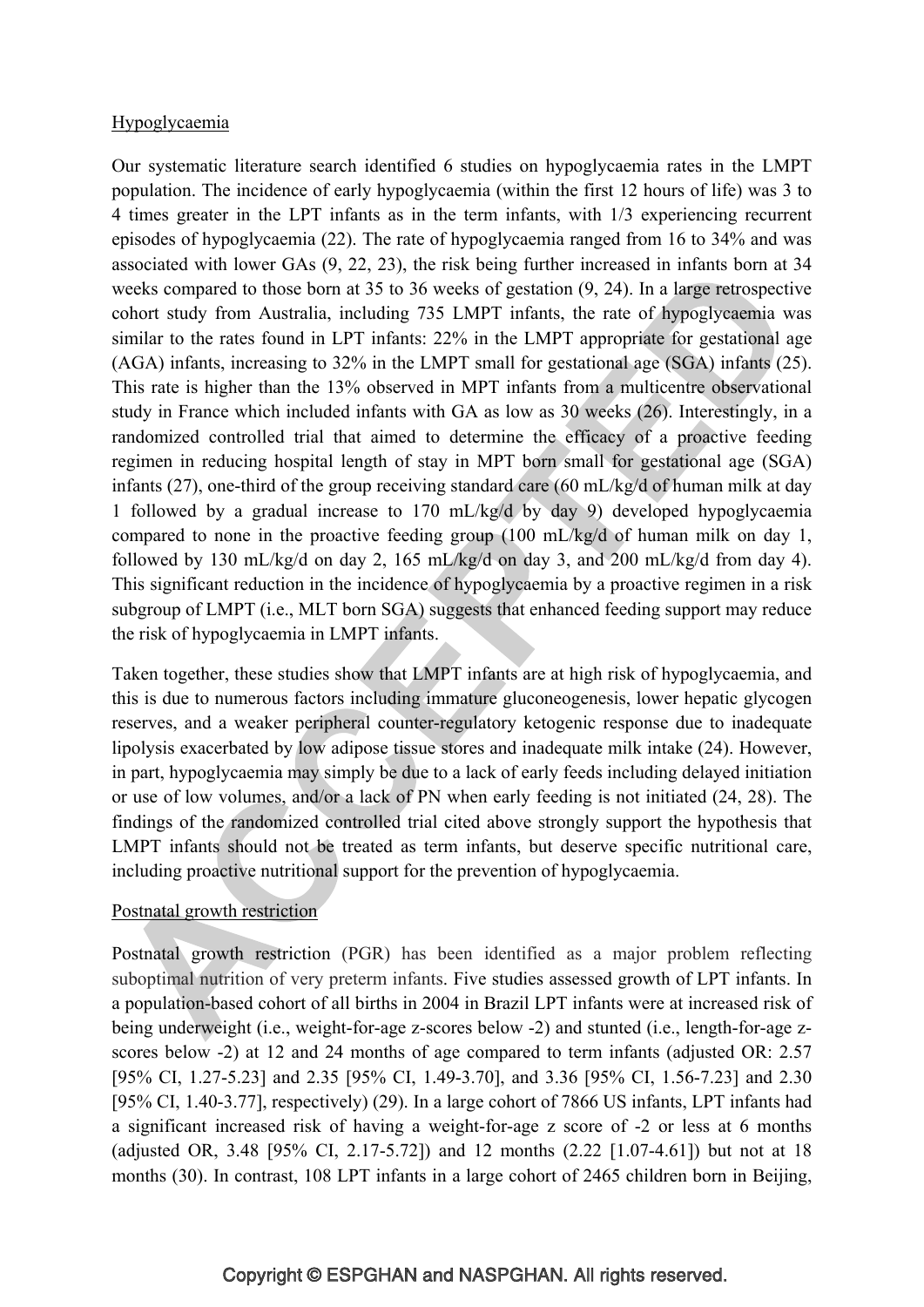China, exhibited complete catch-up in weight, length and ponderal index by 1 year of age (31). In another study from China, the difference in weight and length of LPT infants compared to term infants decreased significantly with age during the first year of life ( $p <$ 0.001) but only weight demonstrated complete catch-up at 12 months corrected age (32). Finally, 1107 LPT infants from a large observational cohort in the United Kingdom exhibited a lower weight (−0.2 kg (−0.5 to 0.0) and −0.3 kg (−0.6 to −0.1), respectively) and height  $(-0.8 \text{ cm } (-1.1 \text{ to } -0.4) \text{ and } -0.8 \text{ cm } (-1.3 \text{ to } -0.4)$ , respectively) at 3 and 5 years compared to their term counterparts (33), yet exhibited a similar risk of being overweight at 3 and 5 years as their term counterparts. It is clear that growth patterns of LPT infants in these countries differ, suggesting that population context and perhaps nutritional practices have the potential to modify outcomes of LPT infants during the first years of life. Whether or not poor early growth of LPT infants is linked to inadequate early nutrition remains to be determined.

Five studies report growth in MPT premature infants, two during hospitalization, and two during the first 4 years of life. In a study performed in 15 NICUs in the United States, only  $2\%$  of the MPT infants achieved growth rates approximating those in-utero (15 g/kg/d) during neonatal hospitalization (34). The average decrease of weight z-score from birth to discharge was 0.67 (95% CI: -1.98, 0.22), with large variations across neonatal units, ranging from 0.45 to 0.93. A significant association existed between low protein and energy intake and reduced growth velocity. Continued use of supplemental gavage feeding at 35 weeks GA (i.e., intermittent enteral nutrition) was associated with a higher net growth velocity, than subjects not receiving any gavage supplement  $(7.0 \pm 4.6 \text{ vs } 5.0 \pm 5.8 \text{ g/kg/d}, \text{ p} < 0.001)$ , suggesting that the end of gavage feeding may reflect variation in recognition rather than the attainment of mature feeding, and that gavage feeding may be discontinued sooner than desirable to enable optimal growth (34). In a French study, premature infants born either very preterm (i.e., 30-31 weeks of gestation) or MPT had a 24% chance of having a weight below the  $10^{th}$  percentile at 36 weeks postconceptional age (PCA) (26).

In a large community-based cohort of 1123 MPT infants born in the Netherlands, MPT infants were shorter and weighed less at each assessment during the first 4 years of life than their term-born counterparts (35). At 4 years of age the preterm boys were 0.15 SD lighter  $(p=0.09)$  and 0.3 SD  $(p=0.01)$  shorter and the preterm girls were 0.25 SD lighter  $(p=0.01)$  and 0.2 SD (p=0.04) shorter. At 7 years of life, a subgroup of 234 of these infants remained slightly shorter and lighter than reference values (-0.12 SD and -0.21 SD respectively) (36). Being SGA at birth was identified as a strong predictor of final weight and height for both symmetrical (i.e., head circumference is in proportion to weight and length) and asymmetrical (i.e., only weight and length are reduced) growth restricted preterm-born infants (37). Of note, those born large for gestational age (i.e., birth weight >90th percentile) demonstrated well balanced growth in height, weight, and head circumference during infancy but an accelerated weight gain during subsequent years leading to a BMI similar to that of LGA term babies (38).

In a longitudinal population-based study in Japan including 1,414 LPT and 25,556 term infants, the incidence of short stature (height <-2 SD for their age) was 2.9% in the LPT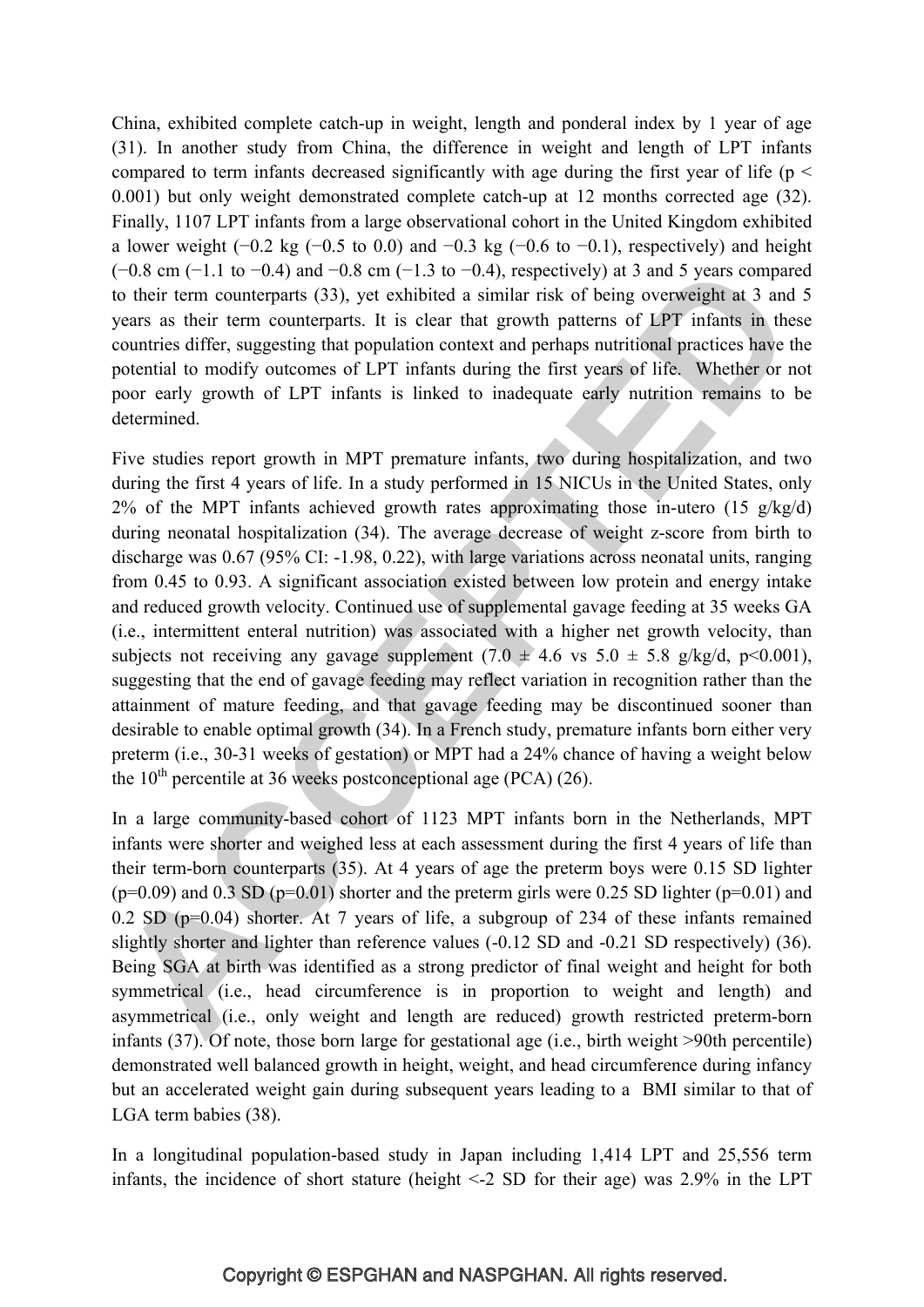infants, which was significantly higher than in the term infants (1.4%). This study also showed that short stature was more common in LPT SGA infants (9.4%) compared to LPT AGA infants (2.1%) (39).

Finally, the 147 MPT infants of a large observational cohort form the United Kingdom exhibited a lower weight  $(-0.8 \text{ kg } (-1.2 \text{ to } -0.4)$  and  $-1.2 \text{ kg } (-1.7 \text{ to } -0.7)$ , respectively) and height ( $-0.9$  cm ( $-1.9$  to 0.0) and  $-1.3$  cm ( $-2.3$  to  $-0.3$ ), respectively) at 3 and 5 years compared to their term counterparts (33). Contrarily to what was observed in LPT who exhibited a similar risk of being overweight than their term counterparts, MPT exhibited a lower risk of overweight at 3 and 5 years. Overall, these studies in LMPT infants show that they are at risk of being shorter and lighter during childhood than their term counterparts, but also have a lower risk of being overweight.

### Altered body composition

Our systematic search identified 3 studies assessing early body composition of LMPT using reliable methods. In the first study, predominantly breastfed healthy MPT infants at term postconceptional age were significantly lighter than full-term newborns, but had a similar proportion of body fat and subcutaneous fat when assessed by magnetic resonance imaging (40). The total body water using the doubly labelled water methodology was also similar between the 2 groups confirming similar body composition (40).

In a cohort study published in several manuscripts, body composition of the LPT infants was assessed by air displacement plethysmography. In a first set of data on a limited number of patients (n=49), the LPT infants had a similar fat content at 3 months corrected age than term infants aged 3 months, despite a transient higher percentage of fat at term corrected age and at 1 month corrected age (41). This transient increase in adiposity, which may simply come from the comparison of a newborn infant with one who is several weeks old, was confirmed by a second set of data of 216 LPT infants (42). Among the factors studied, intrauterine growth was not significantly associated with postnatal body composition changes, but more human milk feeding appeared to be associated with increased fat-free mass deposition (43, 44).

Finally, the third study assessed body composition using air displacement plethysmography in a group of 25 LMPT infants at expected term. The LMPT infants had a similar weight but a lower fat free mass and a higher fat mass than term infants matched for body weight and gestational age (45).

These observations suggest that LMPT infants may have a transient excess of fat at expected term when compared to term infants measured at birth, although the clinical relevance of this finding remains to be studied.

### Feeding and eating difficulties

Feeding difficulties are the primary reason for prolonged hospital admission of LPT infants and up to 3/4 of LPT infants require feeding support (46). These feeding difficulties are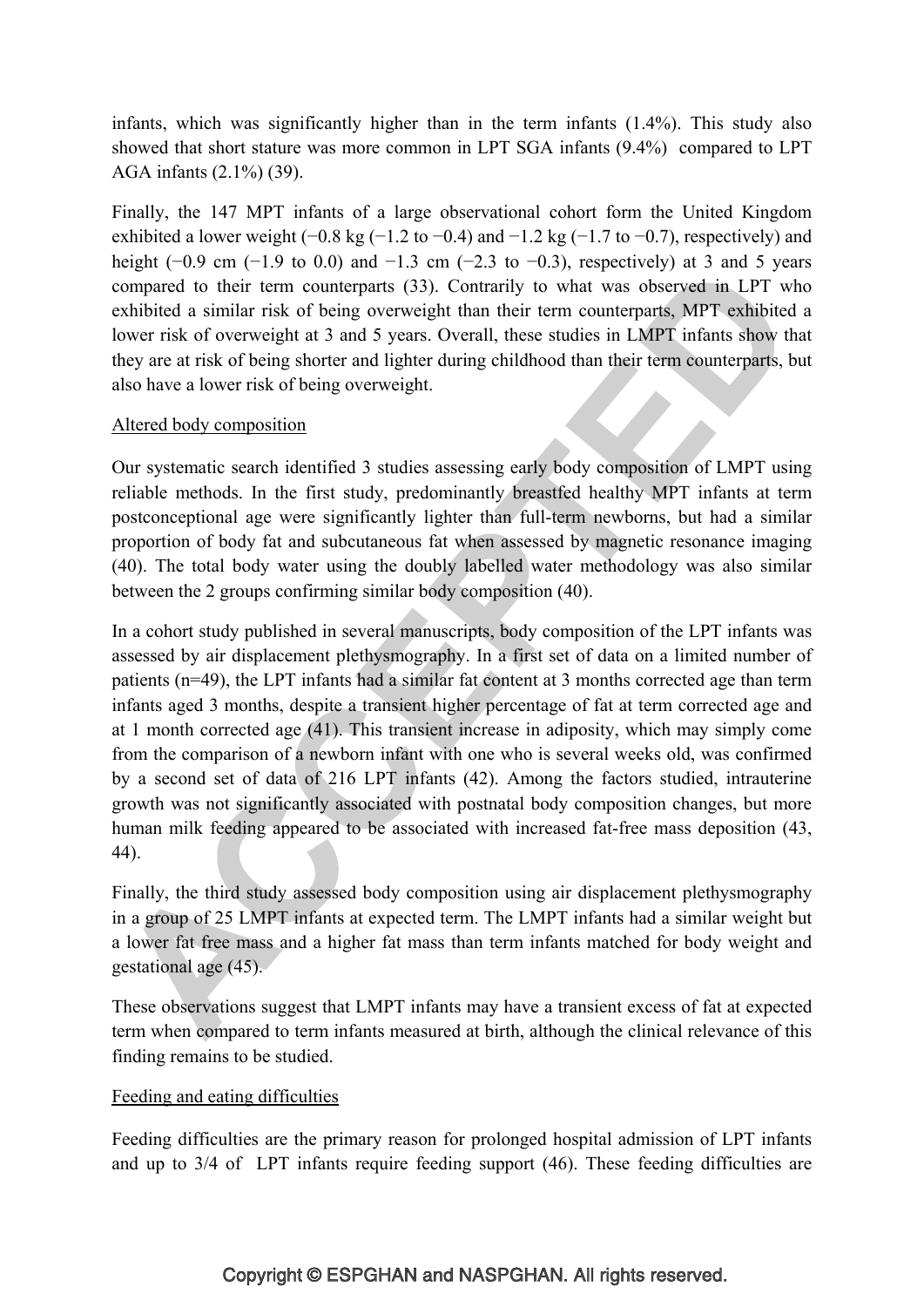related to gestational age being more frequent in infants born at 34 weeks compared to those born at 35-36 weeks of gestation (30% vs. 9%) (9). This is related to immaturity of multiple physiological processes including cardiorespiratory instability, metabolic disturbances, immaturity of state regulation, uncoordinated suck, swallow, breathe organization, and decreased oromotor tone (46, 47). Furthermore, the risk of feeding difficulties may also be increased by maternal conditions (e.g.; obesity, multiple births, pregnancy-induced hypertension, infections) causing or associated with preterm delivery (46). Successful feeding is sometimes not sustained after discharge and this may result in readmission, and this may be due to being discharged home before problems with latch and milk transfer have been resolved. Parental education and timely outpatient follow-up by a provider knowledgeable in breastfeeding seem crucial in the proper management of breastfeeding for these mother– infant dyads (48).

In a post-discharge parental survey of 571 LPT infants, symptoms compatible with oromotor dysfunction (17%) and avoidant feeding behaviour (29%) were frequently reported at 3 months of age (49). The most commonly reported form of oromotor dysfunction was choking and the most common avoidant feeding behaviour was spitting. The rates of oromotor dysfunction and avoidant feeding behaviour decreased over time to reach 4% and 12% at 1 year respectively. The only difference between LPT infants who were admitted to the NICU and those admitted to the term nursery was that those admitted to the NICU were twice as likely to require hospitalization or specialty care before 3 months (16% vs  $8\%$ ; P = .009).

Increased risk of eating difficulties at 2 years of age has been recently documented in a large population-based cohort of 1130 LMPT and 1255 term born controls (50). Infants born LMPT were at increased risk of oral motor (RR: 1.62; 95% CI: 1.06, 2.47) and picky eating problems (RR: 1.53; 95% CI: 1.03, 2.25) at 2 years corrected age but these observations were mediated by other neurobehavioral sequelae in this population. Whether or not LMPT infants are at risks of long term feeding disorders requires further study.

### Neonatal nutrition and long term cardiovascular and metabolic outcomes of LMPT infants

It remains uncertain whether the transient altered body composition observed in LMPT infants at term persists into later life, and if so, whether this may be mediated by early nutrition. Up until 3 months of age, fat mass accretion of LPT infants is not associated with early perturbation of glucose homeostasis (42). A population-based study from Sweden showed that children born LMPT are significantly leaner at 5 years than those born at term (51). This longitudinal study showed a transient larger waist circumference at 2 years in the LMPT group which was not apparent later (51). Compared to healthy control children born at term, a group of appropriate for gestational age LMPT children exhibited lower weight at 3.5y, smaller height at both 3.5y and 7y, similar skinfold thicknesses at 3.5y and similar fat mass and % fat at 7y (52). Lean mass assessed by dual X-ray absorptiometry was however reduced at 7 years compared to the controls in absolute value but not when adjusted for height  $(52)$ .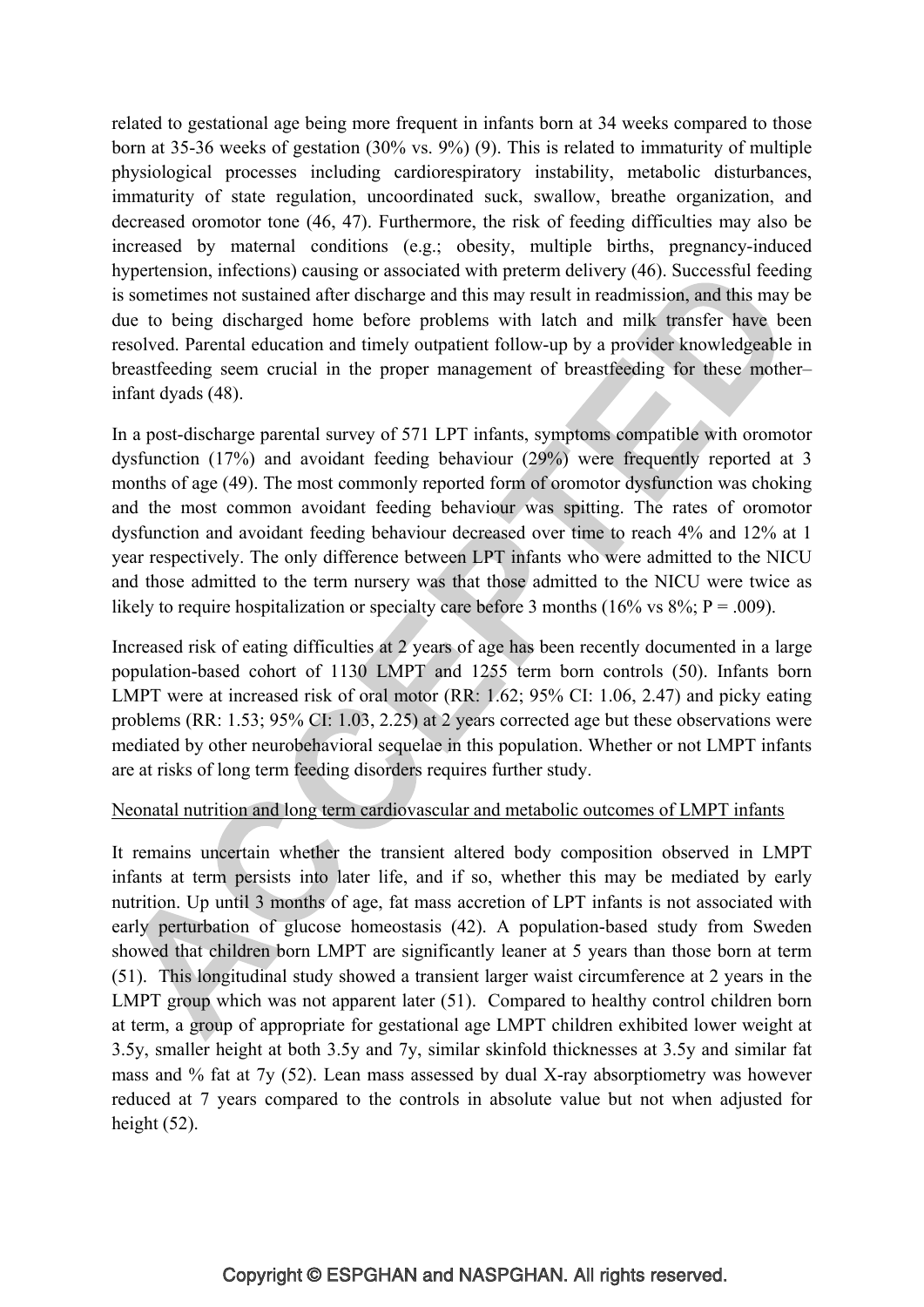In a population-based cohort study, which included 329 495 Swedish men born in 1973 to 1981, the adjusted odd ratios (95% confidence intervals [CIs]) for high systolic BP (> or  $=140$  mm Hg) was 1.25 (1.19 to 1.30) in preterms born between 33 to 36 weeks of gestation (53). Compared to very preterm infants, the risk observed in LMPT infants is lower, but still significantly higher than in term infants. Furthermore, one large prospective study performed in New Zealand, which included 311 adults born MPT and 147 adults born at term, showed that moderate prematurity was associated with increased systolic blood pressure by 3.5 mmHg at age 30 (95% CI 0.9-6.1 mmHg, p=0.009). Overall the risk of hypertension was significantly increased in preterm vs. term born adults  $(20\% \text{ vs } 10\% \text{ respectively}; \text{ p=0.01})$ (54). Finally, a case-control study with a limited number of patients (22 adults born MPT vs. 14 adults born at term) but using a detailed measure of blood pressure (i.e., 24-hour ambulatory blood pressure monitoring) showed that mean 24-hour arterial pressure and both nocturnal and daytime diastolic blood pressure were significantly increased in adults born MPT (55).

Insulin resistance or glucose intolerance in very preterm patients may develop during childhood, but is more commonly observed in adulthood (56). In a large cohort study, response to a standard 75 g oral glucose tolerance test demonstrated that young adults born LMPT have decreased insulin sensitivity compared to adults born at term (54). Decreased insulin sensitivity was further confirmed in a nested study using hyperglycaemic clamps, the gold standard method for assessment of insulin sensitivity (57). These adults (at 34 to 38 years) born preterm had greater abdominal adiposity, increased truncal fat and higher android to gynoid fat ratio compared to those born at term (58). Furthermore, they exhibited a compensatory increased first-phase insulin secretion, but similar disposition index, indicating an appropriate insulin secretion (57).

Whether or not cord lipoprotein profiles at birth or during the first month of life in LPT infants translates into long term effects is not known (59, 60). In the New Zealand study described previously, young adults born LMPT did have altered blood lipid and early morning cortisol levels at age 30 (54), and those followed to 34-38 years exhibited a less favourable lipid profile, including lower HDL-C concentrations and greater total cholesterol to HDL-C ratio (58)

A few studies have assessed bone development and the risk of bone disease in LMPT infants by the use of dual-energy X-ray absorptiometry. At 1 year corrected age, a minimal difference of less than 1% of the bone mineral density (BMD) of the lumbar spine was found in LMPT infants compared to infants born full term (32). At 7 years, bone mineral content (BMC) was reduced in LMPT infants compared to the controls in absolute value but not when adjusted for height (52). At 31 years of age birth weight, independent of gestational age, was positively associated with lumbar spine BMC, area, and areal BMD (61). However, these associations disappeared when adjusted for adult height, indicating that LMPT infants have appropriate bone development in adulthood (61).

These limited data suggest that the cardiovascular and metabolic risk profiles in LMPT are similar to features observed in very preterm infants. Our review highlights the lack of data on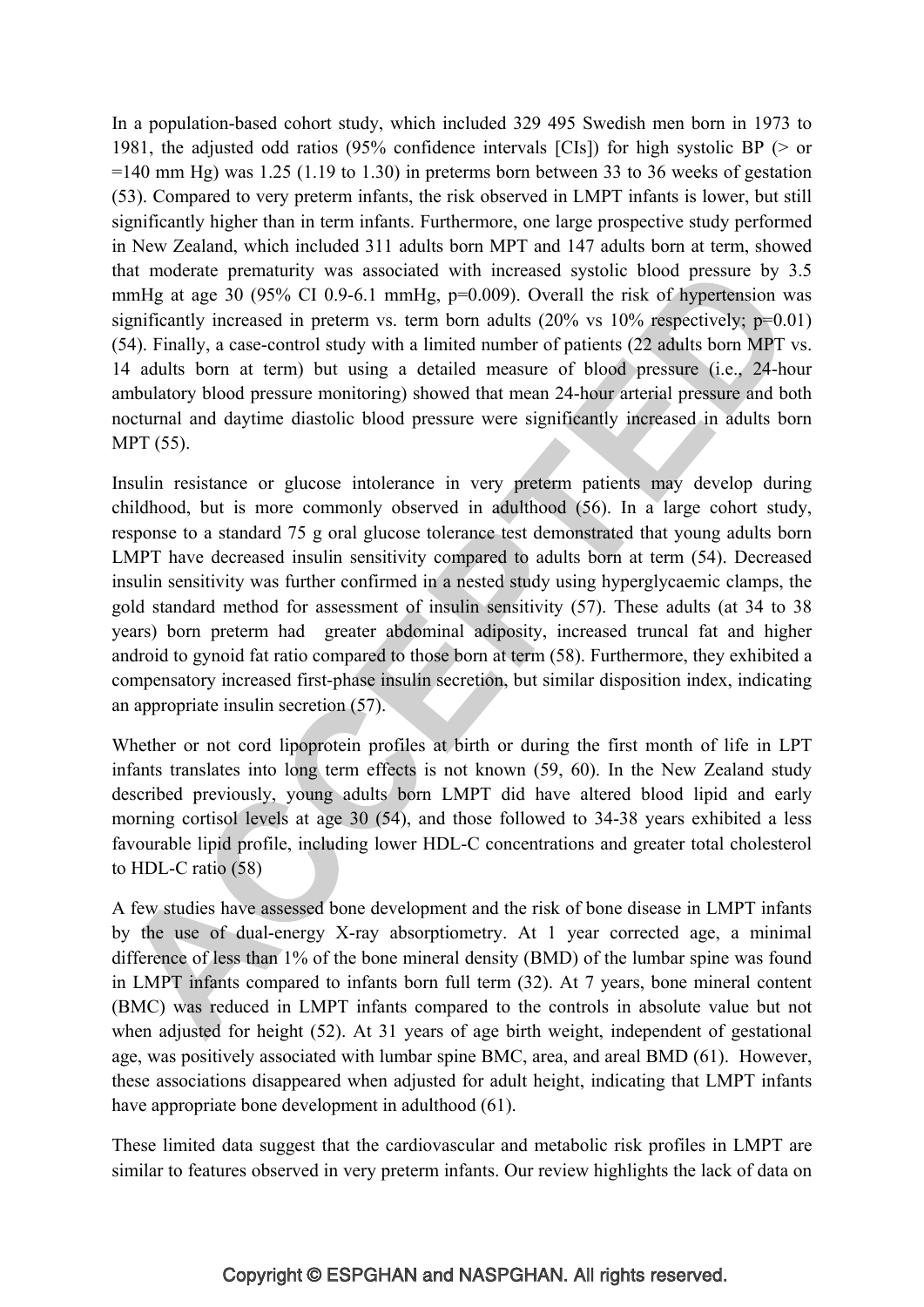the effects of nutrition during hospitalization or after discharge on later metabolic risks and emphasize that further studies are needed to determine the long-term impact of early nutrition.

#### Neonatal nutrition and long term neurological outcomes of LMPT infants

While multiple studies have focused on the neuro-development of very preterm infants, there is increasing evidence that LMPT infants are also at increased risk of impaired neurodevelopment. A systematic review shows that LPT infants are at increased risk of adverse developmental outcomes and academic difficulties up to 7 years of age in comparison to term infants (62). Whether or not developmental delay of LMPT infants is affected by early nutrition remains unclear. It is likely that several nutritional factors, combined or independently, may affect development of LMPT infants

Since large changes in plasma sodium concentrations have been found to be associated with later adverse development of very preterm infants (63), it is reassuring that data from a large observational study showed that term and LPT infants with neonatal dehydration were not at risk of abnormal neurologic examinations or neurologic diagnoses at five years of age (64).

A study performed in 225 LPT infants born in Northern Ireland showed no significant association between growth and cognitive, motor, or language skills assessed by the Bayley Scales of Infant and Toddler Development, Third Edition (65). In contrast, short stature during the first 7 years of life was associated with poorer motor, IQ, and attention scores and was associated with increased risks of impaired motor skills and low IQ in a group of 234 MPT children (36). Lower weight at 1 and 4 years was associated with lower IQ scores, whereas accelerated weight gain between age 4 and 7 years was associated with poorer motor, IQ, and attention scores (36). A large cohort of 1130 LMPT infants has been studied at 2 years corrected age by using questionnaires assessing the risk of neurosensory and cognitive impairment (66). Compared to the 1255 term-born infants, the LMPT infants had twice the risk for neurodevelopmental disability at 2 years of age with the vast majority of identified impairments in the cognitive domain. Not receiving breast milk at discharge was identified as an independent risk factor for cognitive impairment (66). Together with similar studies performed in very preterm infants these studies suggest that long term neurological outcomes of LMPT infants may be modified by breastfeeding and early nutrition.

### Current nutritional practices

Benchmarking or comparative studies often show that care of preterm infants, including nutritional practices varies greatly among countries and centres. The LPT infant presents a nutritional challenge to healthcare providers starting immediately following birth when deciding where the appropriate level of care should be provided. Triage of the LPT may vary among hospitals; some infants may be cared for on the postnatal ward, whereas others are admitted to a newborn nursery or neonatal intensive care unit.

A survey of admission practices for LPT infants in England showed that the median (range) birth weight and gestational age limits for direct postnatal ward admission were 35 (34–37)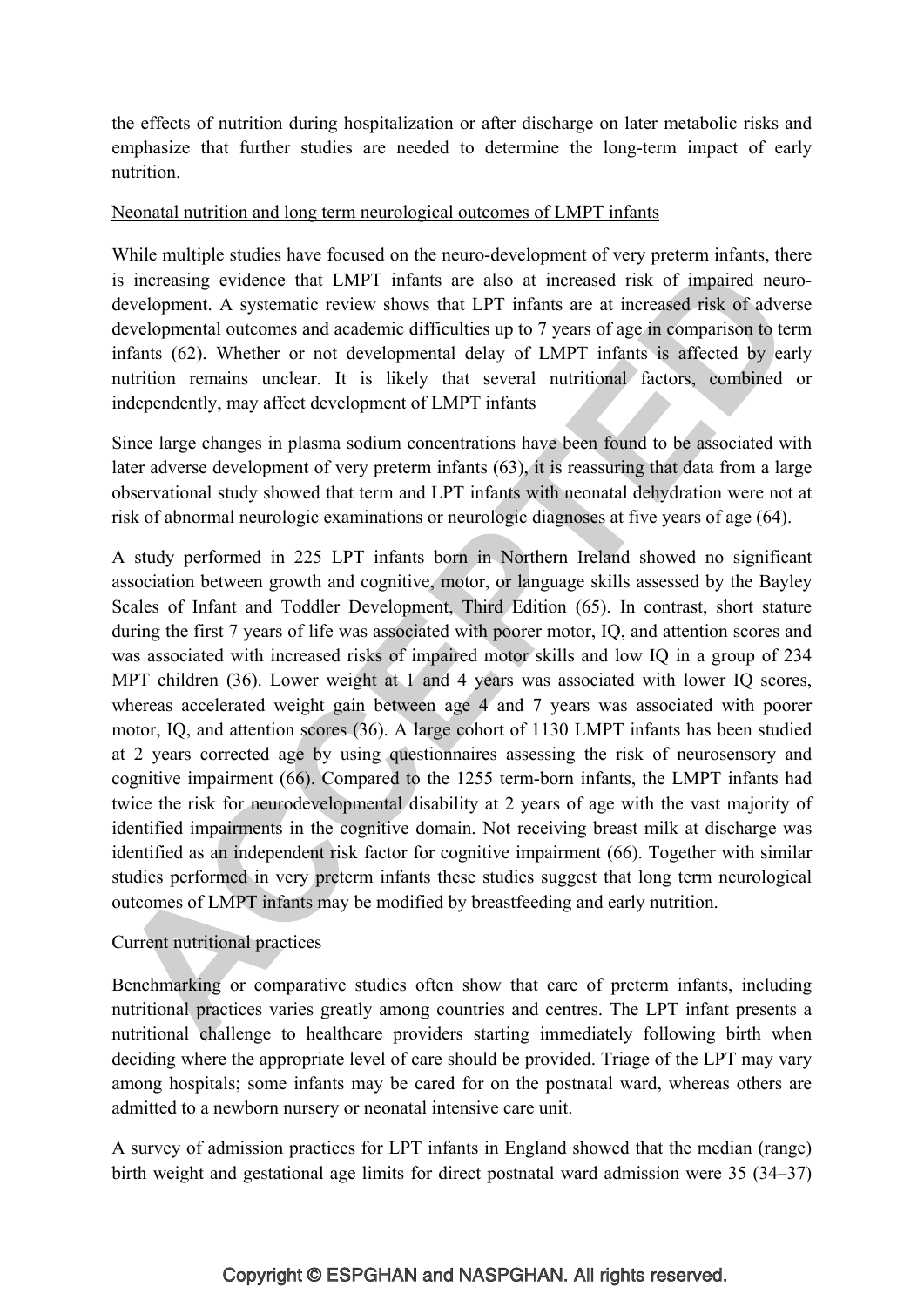weeks and 2 (1.5-2.5) kg respectively (67). This survey also highlighted that besides the large variation of admission criteria among units, these criteria vary according to the type of neonatal units. In a large prospective population-based study comprising births in four UK maternity centres, 64% of the LPT infants were never admitted to a neonatal unit (14, 18) although most (83%) of those who stayed on the postnatal wards still required some kind of medical input (18). LPT infants have significantly more medical problems and are more likely to require specific medical support including intravenous infusions than term infants (26.7% vs. 5.3%; OR: 6.48; 95% CI: 2.27–22.91; *P* = .0007) (23), resulting in a significantly longer duration of hospital stay compared to term infants (68) (16) (18). Furthermore, resource utilization including total parenteral nutrition/intravenous support (53% vs 17% vs 3%) and length of stay (14  $\pm$  22 days vs 4  $\pm$  4.7 days vs 2.6  $\pm$  3.9 days) is significantly higher (P <0.001) in MPT infants vs LPT and term infants (9).

Striking variations in nutritional practices for LMPT infants have been documented (69). NICU admission of LMPT infants has been shown to have a positive effect on breastfeeding continuation in some settings (70), a negative effect in some settings (71), and no effect in other settings (72, 73). In a very large study including 138 359 term and preterm infants in the United States, the incidence of breast feeding after 4 months was 48% vs 44% in LPT infants admitted vs. those not-admitted in the NICU and 49% vs 35% in MPT infants (70). This suggests that treating LPT infants as healthy term babies may serve as a disadvantage to this group and that different settings require different solutions. Early rooming-in and breastfeeding support is generally encouraged and adequate care and support should be provided.

### Parenteral nutrition support

Within the group of LMPT, those born at a lower gestational age are more likely to receive parenteral nutrition/intravenous support than those born at a higher gestational age (9, 74, 75). The need for central venous access remains a controversial issue in the nutritional care of LMPT infants. In a recent survey including 25 different centres in France, 56% of them had a written protocol stating that parenteral nutrition should be started on the first day of life for MPT infants. (26). In practice 61% of the MPT infants received a central line during hospitalisation (26).

In another observational study, the use of peripherally inserted central catheters in MPT infants improved nutrition delivery and postnatal growth in 187 infants born between 32 and 34 6/7 week gestation (76). Energy and protein intakes were 16% and 36 % higher (p<0.001) in the group with central line.

The use of central lines in MPT infants allows delivery of parenteral nutrition with high osmolarity, and thus facilitates adequate nutrient intakes, which in turn may help prevent postnatal growth restriction. On the other hand, use of central lines is associated with risks including sepsis and thrombosis, it is time consuming, and it requires expertise and admission in units with appropriate resources.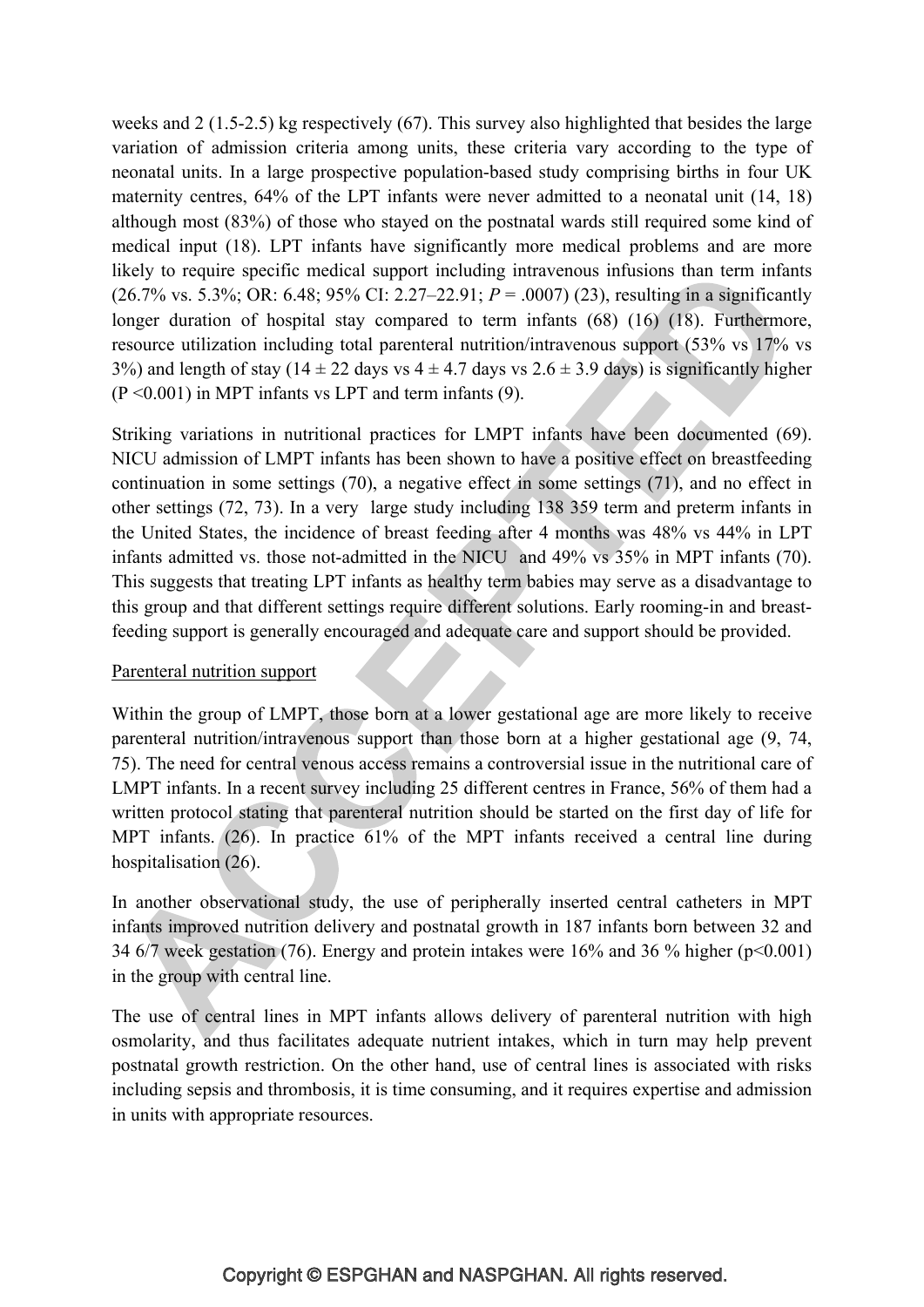#### Enteral nutrition support

Enteral nutrition support varies from unit to unit. In a retrospective review of medical records of 647 preterm infants from 6 different NICUs including LMPT infants, the median time to the first feed offered was one day and the median duration of tube feeding was 12 days but with a very large interquartile range (77). Gestational age, birthweight, medical conditions and centre were strong predictors of the time to attain full oral feeding (77).

Whether or not combining breastfeeding with supplementary formula feeds to improve growth is beneficial or not in LPT infants remains a matter of debate. Indeed, in the LPT population, those who received regular supplementary formula feeds may experience a longer delay before initiation of breastfeeding, and may have longer hospital stay than infants exclusively breast fed from birth without any evidence of higher weight gain (78).

Observational studies performed in MPT infants show that the average time of initiation of enteral feeding, the advancement of feeding volume, and the rate of human milk fortification varies greatly. On average breastmilk fortification was provided to 65 % of MPT infants studied in France (26). Likewise, there is a range in the type of formula prescribed at discharge for these infants. A study performed in 10 NICUs in the United States showed that being discharged on a post discharge formula varied from 4% to 72% (69). Due to challenges in establishing successful breastfeeding, formula milk may be used in up to 80% of MPT infants (75). Interestingly, the MPT infants with lowest GAs, received higher nutrient intakes per kg, reflecting a greater use of PN and pro-active nutritional support. (75).

In the randomized controlled study by Zecca et al, assessing the efficacy of a proactive feeding regimen in reducing hospital length of stay in MPT infants born small for gestational age (27), the infants assigned to the proactive feeding regimen (n=31) received significantly less intravenous fluids  $(2.8\% \text{ vs } 33.3\%; P = .0013)$ , had less weight loss and significantly faster regain of birth weight, while feeding intolerance and faecal calprotectin levels did not differ compared to the controls. As previously described, the proactive group also had a highly significant lower incidence of hypoglycaemia (33.3% vs. 0%, p=0.0002), and they were discharged significantly earlier (11.9  $\pm$  4.7 days vs. 9.8  $\pm$  3.1 days, p=0.029) (27). This well designed study shows that providing efficient enteral support, may improve weight gain, reduce the need for intravenous fluid and dramatically lower the risk of hypoglycaemia.

These findings support the idea that LMPT infants require specific nutritional regimens.

## Breastfeeding support

Policy statements and practice guidelines support breastfeeding in the LPT population (79). LPT gestation may have a negative effect on mothers' psychological profiles in the puerperium, where levels of anxiety, depression, and psychological distress correlate negatively with early lactation success (80). Mothers of LPT infants recognize that breastfeeding is a bonding experience for themselves and their infants (81, 82). They do report however that their breastfeeding experiences include challenges with latching and milk supply, inadequate lactation support from providers after discharge and a feeling of failure.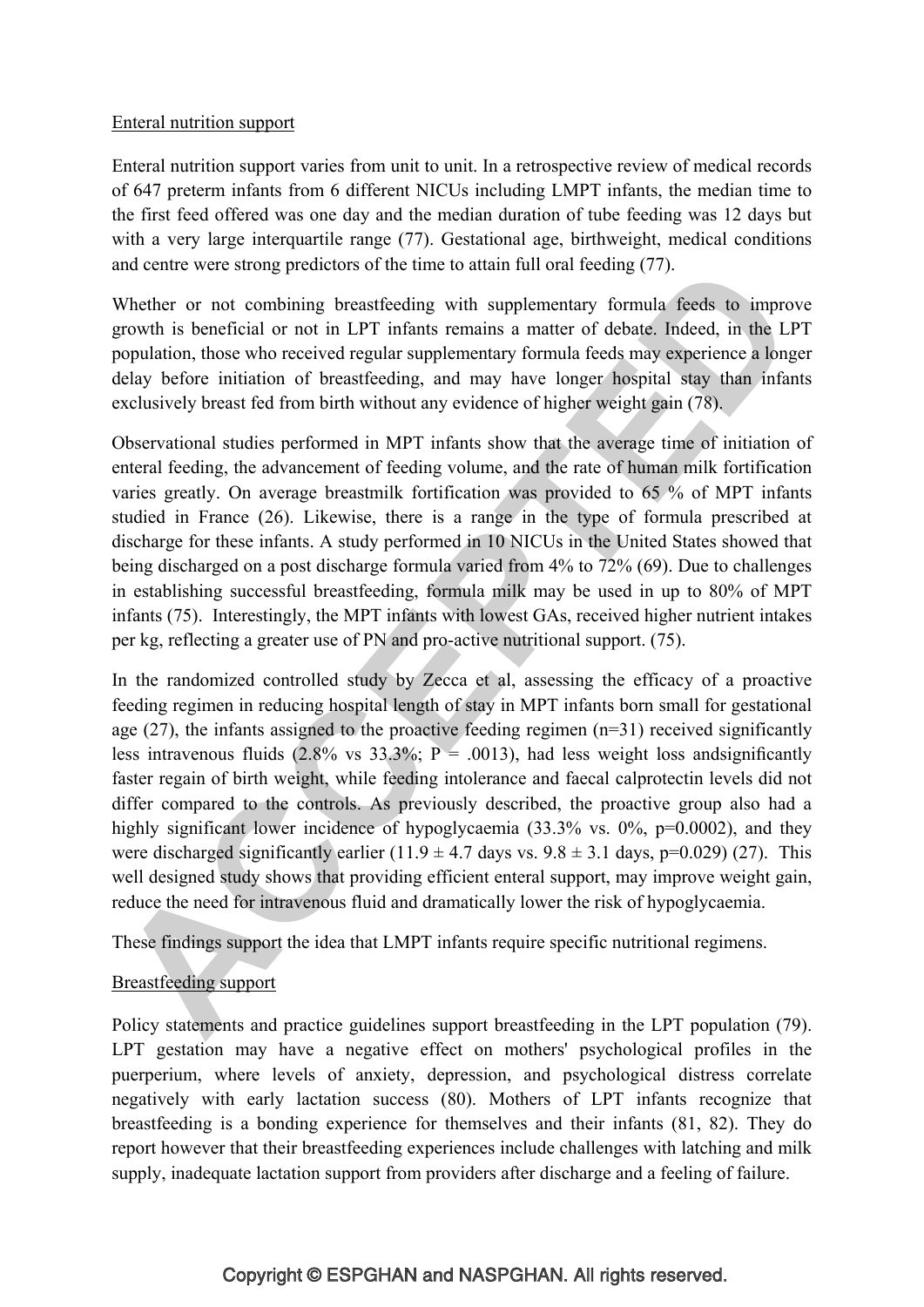Although breastfeeding initiation in LPT infants has increased over the past decades (73), establishing breastfeeding in these infants is frequently more problematic than in term infants and as a consequence they are less likely to be breastfed and less likely to breastfeed for a long duration (18, 83-87). Because of their immaturity, LPT infants may be sleepier, have less stamina and more difficulty with latch, suck, and swallow. They are more often separated from their mother, who might also have a medical condition affecting the success of breastfeeding (88). Finally, LPT infants are more likely to be born after with? caesarean-section, which may adversely affect the onset of lactation and the success of breastfeeding (89).

In a large population-based study performed in four large maternity centres in the UK, LPT infants appeared less likely to receive any breast milk during initial hospitalization than term infants or MPT infants (18). These recent data confirm earlier data showing that breastfeeding initiation among LPT infants is around 59% to 75%, which is lower than that observed in term infants (46).

Several reasons and factors including marital status, maternal age, race/ethnicity, education, parity, Women, Infants and Children Program participation, NICU admission, and smoking status have been found to be associated with successful breastfeeding of LPT infants (73). Interestingly, the rate of initiation of breastfeeding of LMPT infants has been described to be lower than that of very preterm infants with the lowest rates for LMPT infants not admitted to a NICU (55.3 vs 70.2 %). (70). However, NICU admission may also disrupt the establishment of breastfeeding because of the inability to initiate breastfeeding within one hour after birth, separation from their mother, and by the use of infant formula.

Limited data are available for assessing the duration of breastfeeding in the LMPT population. Breastfeeding tends to decrease over the postpartum period, and rates may be less than that for either term or earlier preterm infants at several weeks postpartum (46, 90). In the UK population-based study described above, the chance of receiving breast milk at discharge was 18% lower for the LPT infants and 26 % lower for the MPT infants compared to the term infants. The chance of being exclusively breastfed at discharge was also significantly lower (40% and 34 % respectively vs. 65%) (46). These data demonstrate the shorter duration of breastfeeding in the LMPT population, and suggest that breastfeeding may only continue for a few days or weeks in many infants. It has been suggested that the higher breastfeeding rates among very preterm as compared to LPT infants may be the result of extra vigilance, breastfeeding support, and importance placed on breast milk feeds in the NICU.

Interestingly, a study of breastfeeding patterns after hospital discharge showed that the proportion of feeds at the breast increased steadily over the first 4 weeks and that infants who received breast milk exclusively during the first week of life were significantly more likely to be primarily fed directly at the breast at one month (91). Perceived inadequate milk supply and nursing difficulties were among the reasons cited by the mothers for discontinuing breastfeeding their LPT infant after discharge (72). Duration of successful breastfeeding tends to be strongly associated with maternal confidence, (92) and breastfeeding support should be provided to address these concerns.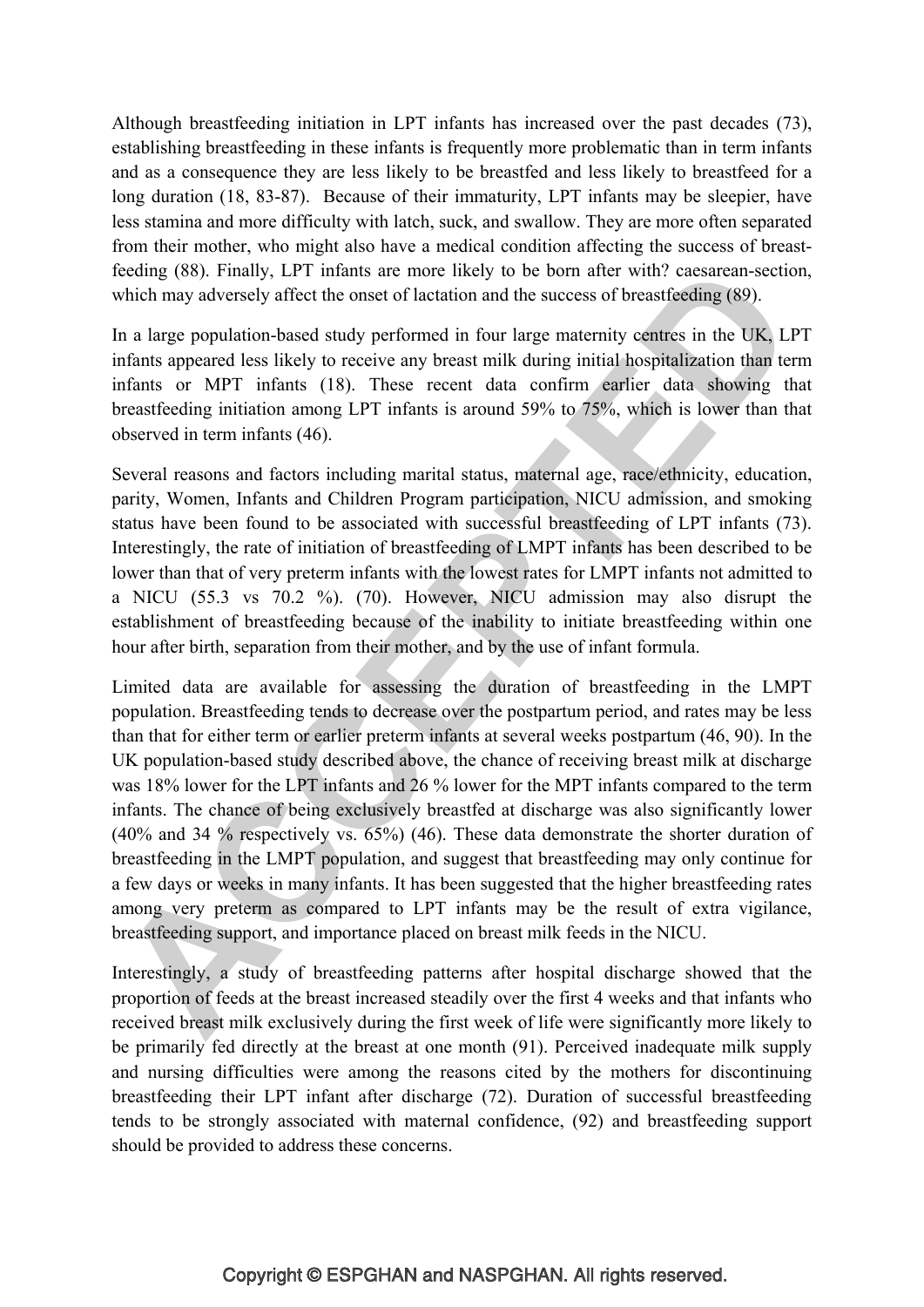The PROBIT cluster randomized trial clearly demonstrated that breastfeeding promotion increases the duration and degree of breastfeeding and also decreases the risk of gastrointestinal tract infection and atopic eczema in the first year of babies born with a birth weight above 2500 g (93). A systematic review confirms that interventions supporting breastfeeding are associated with an increase in the rates of any and exclusively breastfeeding (94). The effect of interventions to promote breastfeeding in the late preterm infant has recently been reviewed (95). Inpatient care practices such as kangaroo mother care or rooming-in (90, 96), early skin-to-skin care (97), and cup feeding (98, 99) may improve breastfeeding establishment and duration whereas others such as expressing breastmilk (96), use of pacifier of nipple shields (90), or use of infant formula (78, 97) are some of the common practices that may negatively impact mother's establishment of exclusive breastfeeding of LMPT infants.

Breastfeeding education provided by nurses, peer counselors and lactation consultants contribute to earlier initiation of breastfeeding after birth and a higher likelihood of longer breastfeeding after discharge (95). A structured psycho-educative intervention up to 3 months for parents of preterm infants reduced postpartum depression and extended the period of breastfeeding (100). Because a high level of in-hospital support is associated with increased exclusive breastfeeding (97), the WHO- Baby-Friendly Hospital Initiative strongly emphasizes the need for supportive practices during hospitalization to promote breastfeeding (101). However, LPT versus term infants are less likely to be exclusively breastfed and data suggest that hospital supportive practices may be paradoxically less frequent among LPT infants than in term infants (97). For example, LPT infants experience less skin-to-skin contact with their mother in the first hour of life, and they benefit less from rooming-in and/or withholding of a pacifier (97). After discharge from hospital, receiving sufficient help with breastfeeding is also associated with improved breastfeeding in LPT infants (102). Evidencebased recommendations for appropriate discharge timing and post-discharge follow-up for LPT infants have been proposed to prevent neonatal morbidity and readmission (103). The Academy of Breastfeeding Medicine issued guidelines to promote and sustain breastfeeding in the LPT infant (104).

### Estimation of nutritional requirements

It is generally accepted that the goal for the nutrition of the preterm infant is to supply nutrients such that the rate of growth and body composition would be equivalent to that of a normal foetus of the same postmenstrual age, without producing metabolic stress. Clinical studies have shown that enteral and parenteral nutrient intakes for very preterm infants that are closer to those estimated to produce growth rates that approximate that of the foetus, reduce the cumulative energy and protein deficits and promote postnatal growth, optimal body composition at discharge and perhaps even neurodevelopmental outcomes (1, 105, 106). The 2010 ESPGHAN guidelines for the enteral nutrient supply for preterm infants propose advisable ranges for nutrient intakes for stable-growing preterm infants from 1000 g up to a weight of approximately 1800 g (1). Indeed, most data that are available have been obtained for this weight range, which tends to correspond to  $~50\%$  of the MPT infants but does not correspond to many LPT infants.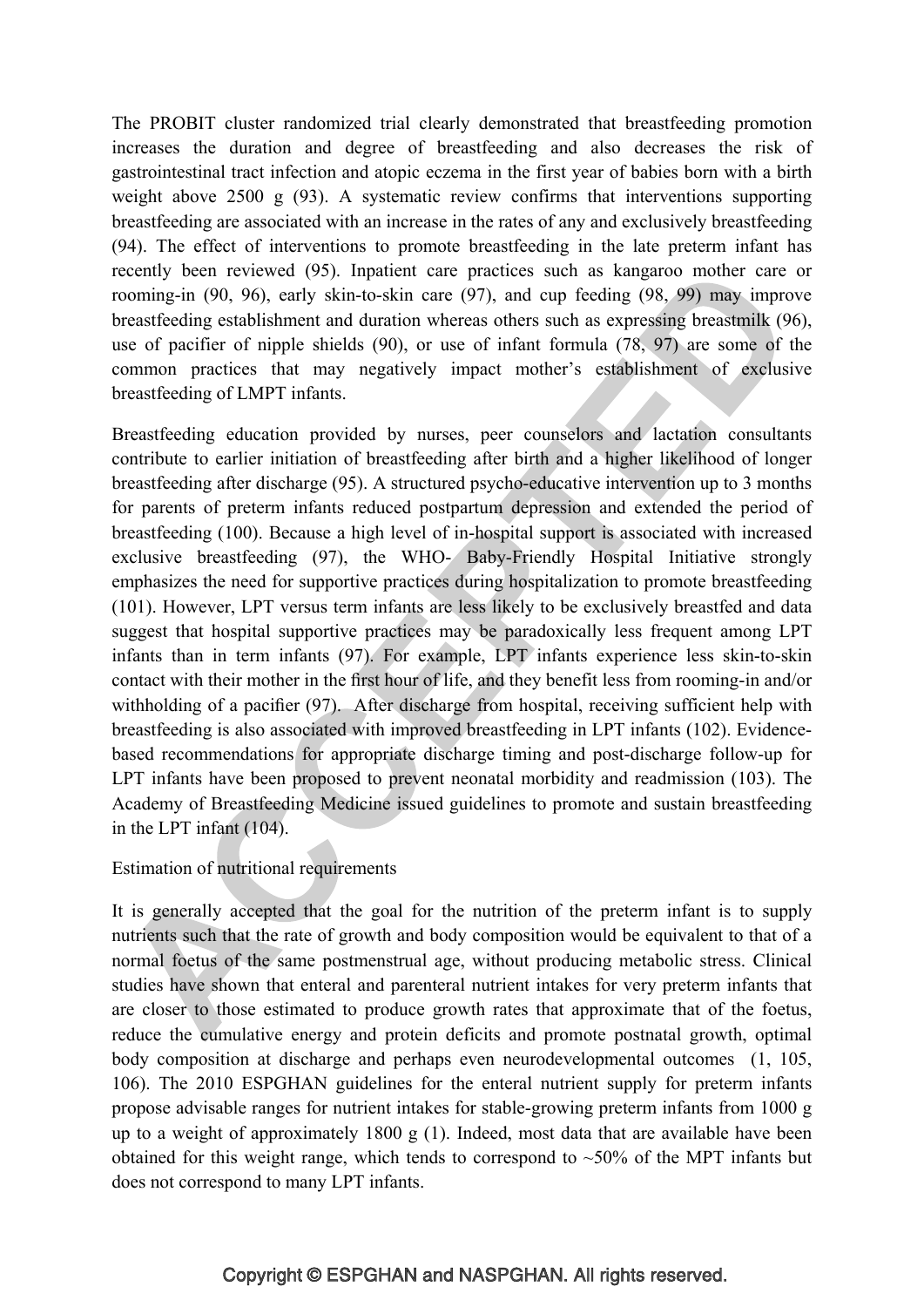Nutrient requirements of very preterm infants are estimated by considering intrauterine accretion rates, organ development, factorial estimates of requirements, nutrient interactions and supplemental feeding studies. Nutritional requirements of normal birth weight term infants are based on the average intake and nutrient content of breast milk. Nutrient requirements per kg body weight of LMPT infants are likely somewhere between those of very preterm infants and term infants. The exact nutrient requirements of LMPT infants are however not known. It is likely that the nutrient requirements of LPT infants will be higher than those of term infants but may be provided by un-supplemented breast milk, especially if the infant is capable of upregulating feeding volumes to cover needs. However, the nutrient requirements of MPT infants are likely to be closer to those of very preterm infants and the most immature MPT infants and those with a birth weight < 1800 g will need supplements in addition to breast milk to comply the 2010 ESPGHAN recommendations (1).

Resting energy expenditure (REE) is approximately 45 kcal/kg/d in very preterm infants and 50 kcal/kg/d in less preterm infants. Additional energy expenditure for occasional thermal stress and physical activity (movement, crying) increases from 15 in very preterm infants to 20 kcal/kg/d in less preterm infants. During gestation, fat mass deposition as a proportion of weight gain increases from 12% at 28 weeks GA to 20 % at term and reaches 40% in breast fed term infants (107). Foetal energy deposition per g of weight gain also increases from 1.8 kcal/g at 28 weeks GA to 2.3 kcal/g at term and represents 3.8 kcal/g in breastfed term infants. Therefore, energy requirements vary only slightly across all preterm groups. One study, which specifically assessed total energy expenditure (TEE) in MPT infants at corrected term age, showed that TEE was on average 75 kcal/kg/d and 23% higher than that of term infants (40). In another study using indirect calorimetry, REE in SGA MPT infants was significantly higher than that of AGA MPT infants (108). These studies provide evidence that energy requirements of MPT infants is higher than that of term infants, and that those born SGA have significantly higher energy needs than those born AGA. Overall, the higher TEE/kg body weight in MPT infants can be explained by a higher growth rate. Postnatally, energy intake per kg body weight is linearly associated with weight gain during the first 28 days of life in LMPT infants (109).

Foetal weight gain decreases dramatically during the last trimester of gestation from  $18 - 20$ g/kg/d at 28 weeks GA to 10 g/kg/d in term infants (110, 111). Protein accretion, and therefore requirement related to body weight, decreases progressively according to gestational age during the last trimester of gestation up to the values estimated for term infants. There is no study assessing protein requirements in LMPT infants.

Among other nutritional factors that affect early infant development or visual acuity, longchain polyunsaturated fatty acids (LCPUFAs) have been recognized to be particularly important in the very preterm population (112). Very little is known about the importance of these fatty acids in the LMPT population. At birth, a significant correlation exists between gestational age and circulating docosahexaenoic acid (DHA) and arachidonic acid (AA) levels. In turn, a 30% lower DHA level is observed in MPT infants compared to term infants (113). One study performed in Taiwan aimed to specifically assess the effects of a 6 month postnatal intervention on visual acuity and cognitive development in MPT infants (i.e., 30-37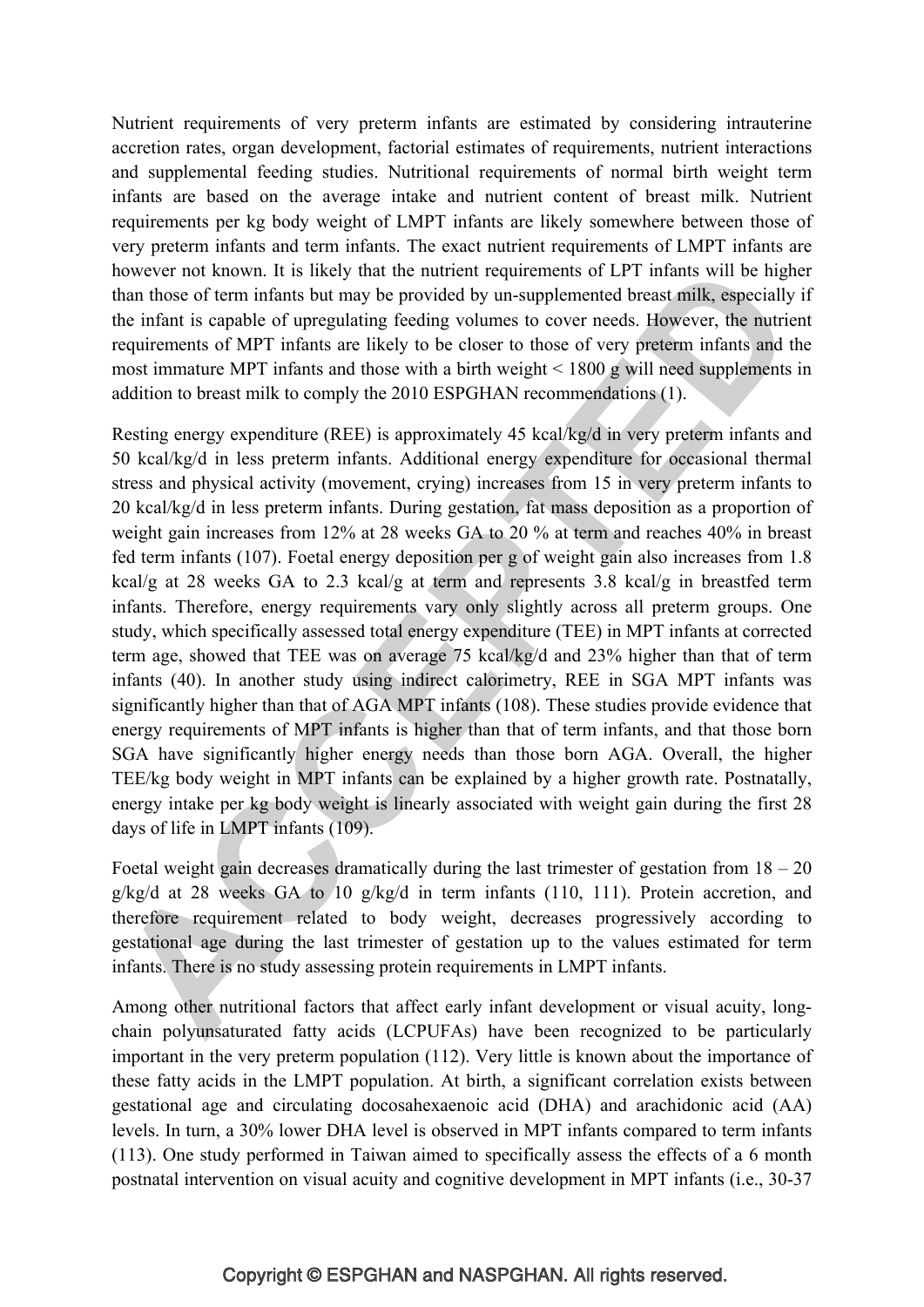weeks GA) (114). This study suggests possible benefits on neurodevelopment at one year of a formula supplementation with both docosahexaenoic acid (DHA) and arachidonic acid (AA). DHA and AA requirements in LMPT are likely to be higher than term infants but there is insufficient data to recommend precise intakes.

Because of shorter duration of pregnancy and lower birthweights, LMPT infants have lower iron stores at birth than term infants (115), particularly those born SGA or from a diabetic mother (116). In the latter study, the LPT infants with serum ferritin concentrations below 75 ng/mL exhibited abnormal auditory neural maturation within the first 48 hours of life (116). In contrast, other LMPT infants may have higher iron stores during their first weeks of life because of delayed cord clamping or cord milking (117). Several studies have described that LMPT infants are at risk of early iron deficiency (ID) and iron-deficiency anaemia (IDA). In a case control study performed in Turkey, the mean ferritin and haemoglobin concentrations of LPT infants were statistically lower than those of term infants at 2 months of age but not at 4 months (118). In a cohort study in Brazil, LPT infants had a decline in haemoglobin concentration but similar ferritin concentrations as term infants at the same postconceptional age of 1 month (119). In a prospective longitudinal study performed in Greece, formula-fed LMPT infants exhibited progressive decline of blood ferritin concentration during the first year of life to reach a mean value  $\pm$  SD of 20  $\pm$  9 ng/mL at 12 months of age, with lower values more commonly observed in the children of lower gestational ages (120). In a prospective cohort of 161 Dutch infants born LMPT, ID was present in 21% and IDA in 8.5% of the infants at age 4 months. In another observational study performed in the Netherlands, ID and IDA were found to be common and present in 38.2% and 30.9% of the LMPT infants aged 6 weeks who did not receive iron supplementation on a routine basis (121). The rate of ID decreased with increased postnatal age to 18.9% at 4 months and 5% at 6 months (122). The risk for ID was significantly associated with lower birth weight, a shorter duration of formula feeding, more weight gain in the first 6 months of life and lower ferritin concentrations at the age of 1 week (122). There is evidence from a Swedish randomized controlled trial performed in a mixed group of LMPT infants and SGA term infants that iron supplementation reduces the risk of ID at 6 months (123) and 1 year but not at 3.5 years (124). Iron supplementation independently lowered systolic blood pressure at age 7 (125), reduced the risk of behavioural problems at 3.5 and 7 years of age (126, 127) but did not alter auditory brainstem response (128). This study, however, did not observe different effects of iron supplementation in LMPT infants as compared to small for gestational age term infants.

Nutritional stores of essential nutrients of newborn infants depend on transplacental transfer and are related to gestational age as illustrated above for LC-PUFAs and iron. The nutritional requirements of LMPT for calcium, phosphorus, vitamins and trace elements are likely to be higher than those for term infants but there are insufficient data to recommend precise intake since our systematic review did not identify observational nor randomized controlled trials assessing the nutritional needs of LMPT infants for those nutrients except vitamin D. A vitamin D intake of 800 to 1000 IU/d (and not per kilogram) during hospitalization has been recommended by the ESPGHAN committee on Nutrition for the very preterm infants (1). A study performed in Korea showed that in both MPT and LPT infants the incidence of vitamin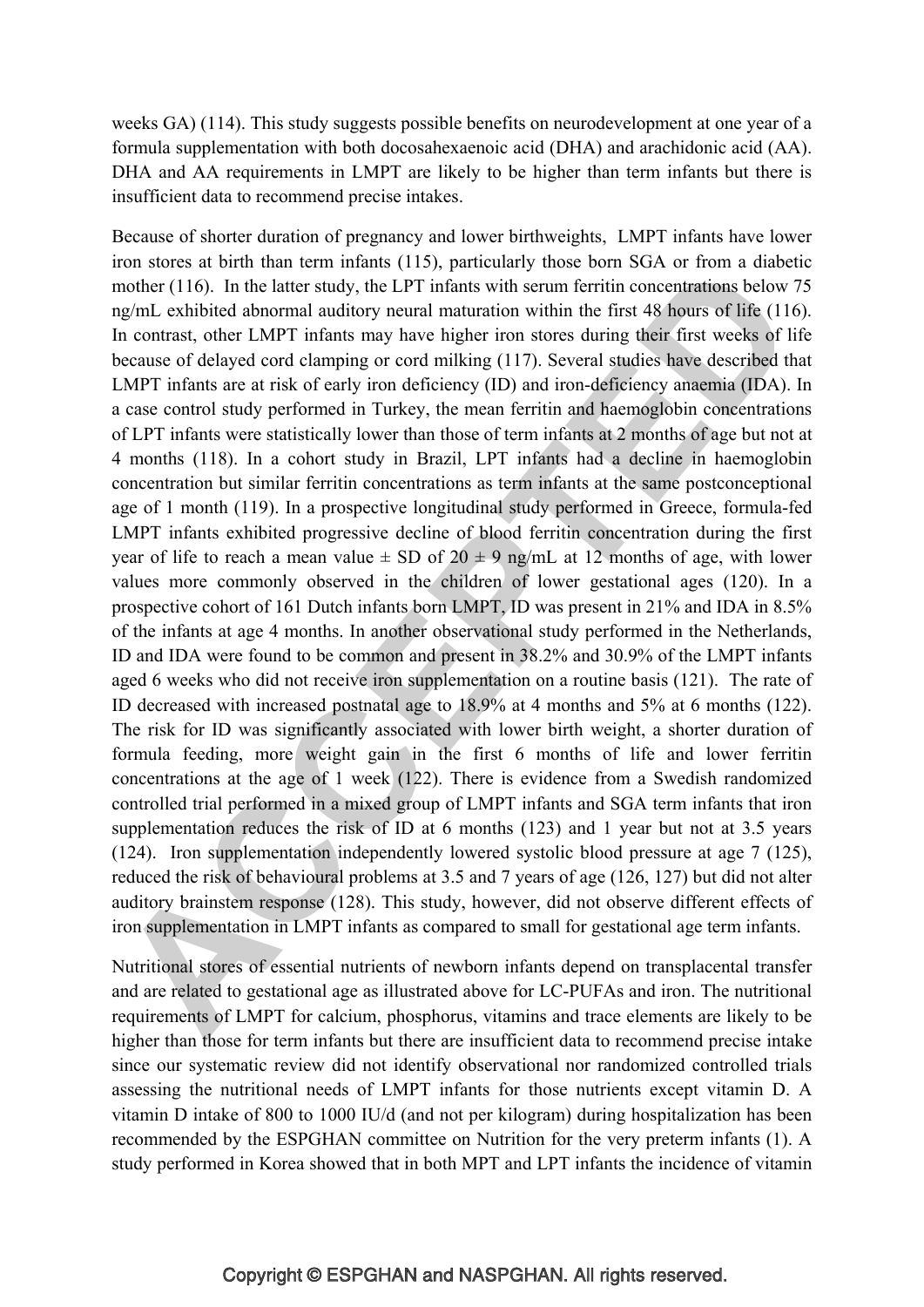D deficiency was very high and that half of the infants had severe deficiency defined by a circulating 25 hydroxyvitamin D below 10 ng/mL (129). In this study, the risk of vitamin D deficiency was not associated with lower gestational age but was associated with twin pregnancy and seasonal variation. Another study performed in LPT infants demonstrated that even in a sunny country like Greece, the circulating levels of 25 hydroxyvitamin D is low during the first three month of life (130). This suggests that vitamin D supplementation is also required from birth in LMPT infants. A study performed in Canada showed that the chance of receiving vitamin supplementation after discharge is lower in the LPT population than in preterm infants born before 34 weeks of gestation (131). Targeting LPT infants could improve vitamin D intake in these infants who are at high risk of vitamin deficiency. Further studies are nevertheless needed to confirm whether higher vitamin D intakes (i.e., 800 to 1000 IU/d) are needed or if 400 IU/d is sufficient.

#### **Conclusions**

- Compared to term infants, LPT infants require specific management because they have unique, often unrecognized, medical vulnerabilities that predispose them to high rates of morbidity and hospital readmissions.
- LPT infants frequently have lower rates of breastfeeding initiation, take longer to establish breastfeeding, and have shorter breastfeeding duration than term infants. Breastfeeding support through maternal education, kangaroo care, rooming-in, skin to skin care and post-discharge support, is associated with improved breastfeeding initiation and duration in LPT infants.
- Similar to very preterm infants, lack of breastfeeding at discharge in LMPT infants is associated with worse cognitive and behavioral outcomes.
- MPT infants are prone to develop postnatal growth restriction and transient altered body composition. Children and young adults born LMPT have a higher risk of lower weight and height during childhood, insulin resistance, glucose intolerance and high blood pressure than those born at term, but there is a lack of data on the effects of early nutrition during hospitalization or after discharge on these outcomes.
- LMPT infants are at high risk of hypoglycemia. The use of proactive nutritional support for high risk infants is effective in preventing hypoglycemia.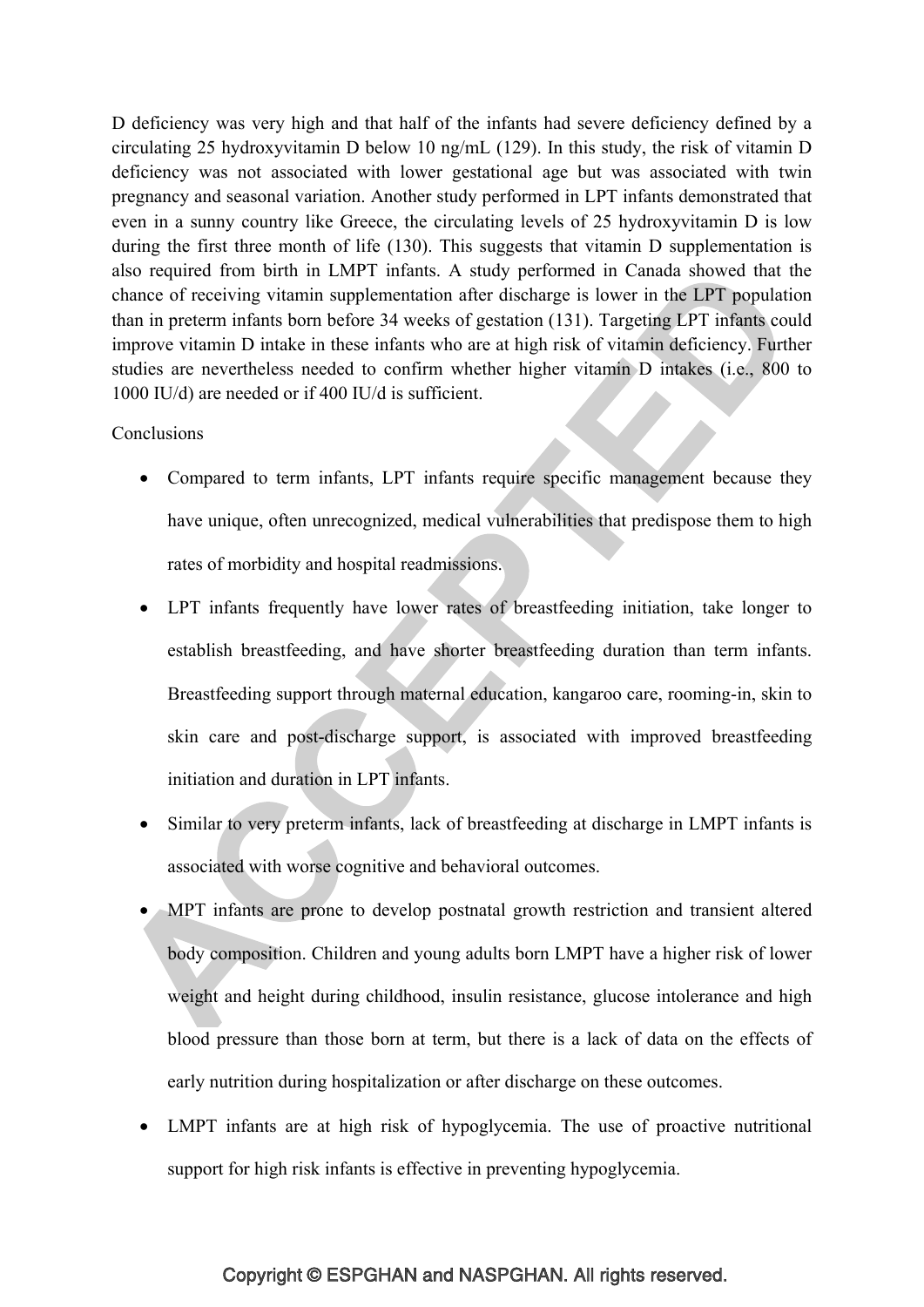• There is a lack of data for determining precise nutritional requirements in LMPT infants. In the LMPT population, the need for active nutritional support is strongly correlated with gestational age. There are insufficient data to make precise recommendations for the use of parenteral nutrition, human milk fortifier, preterm formula or nutritional supplements. A subgroup of MPT infants may benefit from more active enteral and parenteral nutrition support to promote growth, even though the long term benefits of such an approach have not been evaluated.

#### Recommendations

Based on the above conclusions and considering current practice, the ESPGHAN CoN makes the following recommendations:

- Hospitals should have their own policies to prevent and treat the known complications associated with LMPT birth, particularly early hypoglycemia. Early rooming-in is encouraged and pro-active nutritional care and support should be provided.
- Breastfeeding for LMPT infants is strongly endorsed. Mothers of LMPT preterm infants should receive qualified, extended lactation support, and frequent follow-up.
- Health care providers should remain vigilant for evidence of poor breast milk transfer and infant problems related to poor intake. Individualized feeding plans should be promoted and should include special considerations to compensate for immature feeding skills and difficulties in establishing lactation and breastfeeding.
- Individual discharge plans should be developed in every hospital taking into account local situation and resources. Delayed hospital discharge should be considered if the LMPT infant does not fulfill the requirements of a safe discharge plan.
- LMPT infants with birthweight less than 1800 g should receive enteral nutrient supply as previously described by the ESPGHAN CoN (1).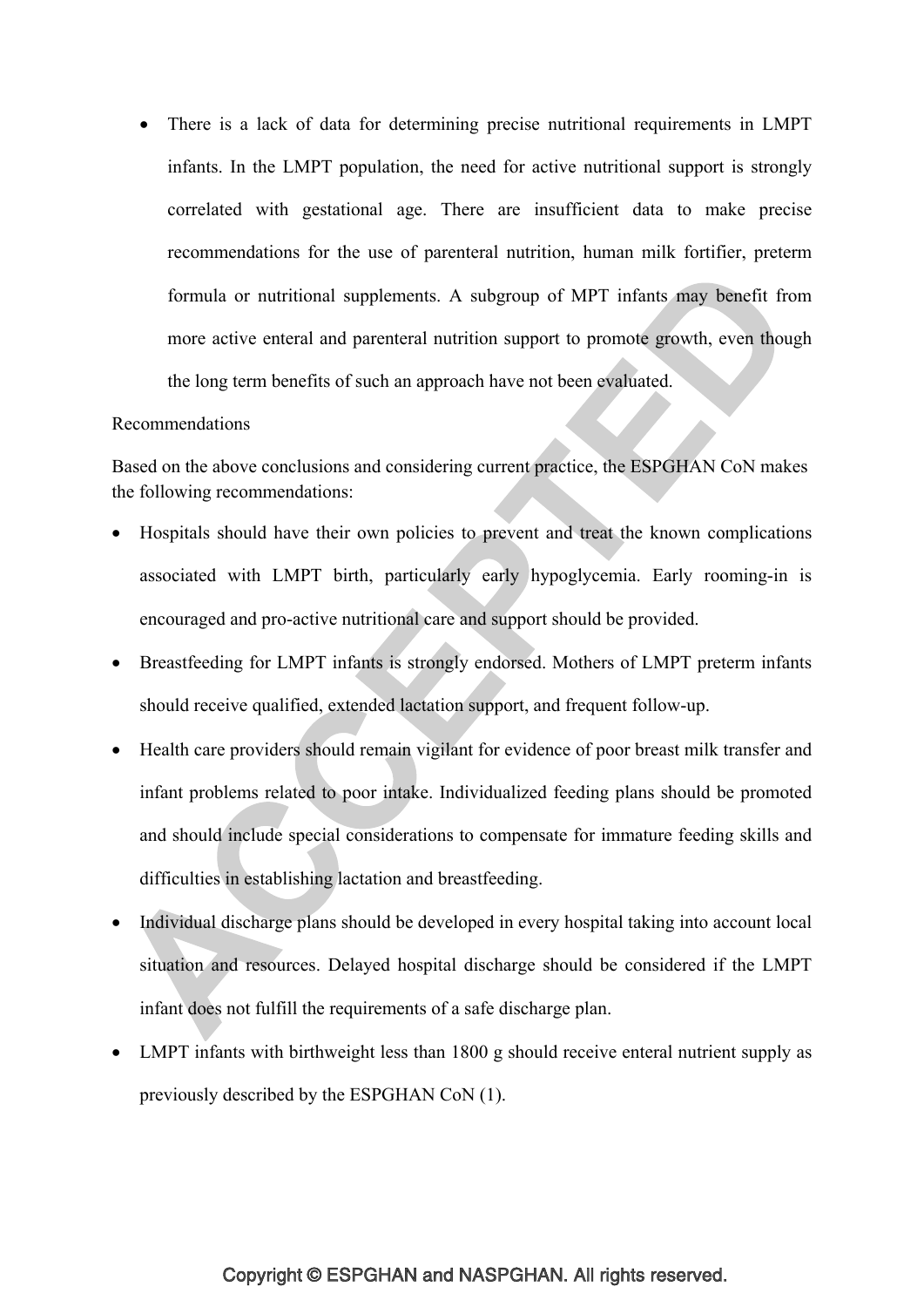- The use of human milk fortifier, enriched formula and/or additional supplements, and parenteral nutrition may be appropriate for some LMPT infants taking into account factors such as gestational age, birth weight and significant co-morbidities.
- LMPT infants are at risk of iron deficiency which may impair neurodevelopment. LMPT infants weighing less than 2500 g at birth should receive 1 to 2 mg/kg/d of iron up to 6 months age. LMPT infants weighing less than 2000 g should receive 2 to 3 mg/kg/d of iron at least up to 6 months.
- LMPT infants require a daily vitamin D supplement of at least 400 IU/d throughout early childhood.

#### Research gaps

- Further research is needed to better understand how breastfeeding rates can be improved in LMPT infants.
- Current nutritional practices provided to LMPT infants may result in transient undernutrition but its magnitude and consequences are not well known. Research on the effects of early nutrition on long-term outcomes (e.g. neurological, developmental, metabolic and cardiovascular) of LMPT infants is required
- Benefits (growth, improved development) versus risks (interruption of breastfeeding, complications associated with parenteral nutrition, cardiovascular and metabolic outcomes) of providing nutrient-enriched feeds to the LMPT infant are not well determined. Research in this area is strongly encouraged as they represent the largest group of preterm infants.
- Further research is needed to determine whether nutritional requirements are mainly dependent on gestational age or birth weight in preterm infants.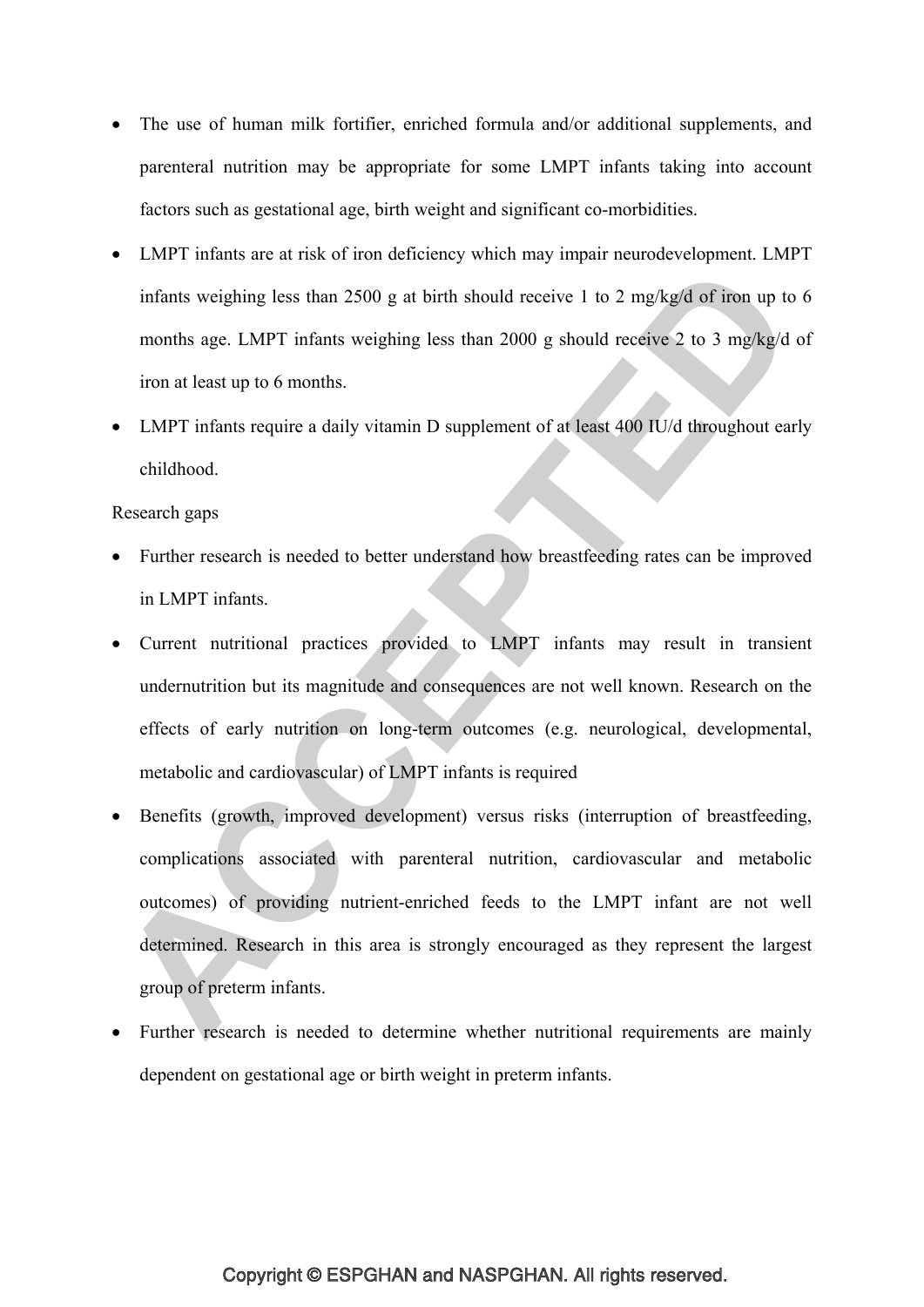### Appendix 1

The searches were limited to human studies. Literature search terms included firstly those related to the definition of the population studied, restricting the search to words in the title or abstract of the manuscript (Late preterm infant[TIAB] OR Late preterm infants[TIAB] OR Late preterm newborn[TIAB] OR Late preterm newborns[TIAB] OR moderately preterm infants[TIAB] OR moderately preterm infant[TIAB] OR moderately preterm newborn[TIAB] OR moderately preterm newborns[TIAB] OR marginally preterm infant[TIAB] OR marginally preterm infants[TIAB] OR marginally preterm newborn[TIAB] OR marginally preterm newborns[TIAB] OR Larger preterm infant [TIAB] OR Larger preterm infants [TIAB] OR near term infant [TIAB] OR near-term infant [TIAB] OR near term infants [TIAB] OR near-term infants [TIAB]). These were combined, as appropriate, with MeSH terms and keywords relating to nutrition, breastfeeding, and growth (growth OR nutrition OR breastfeeding OR breastmilk OR nutrient OR nutrients OR lipid OR lipids OR protein OR proteins OR enteral nutrition OR parenteral nutrition OR glucose OR iron OR minerals OR calcium OR phosphorus OR zinc OR sodium OR potassium OR trace elements OR vitamin OR vitamins). Among the 498 manuscripts retrieved, 54 were selected for this review based on the reading of titles and abstracts. Furthermore, the reference list from all relevant articles was also searched to complete this review.

#### Disclaimer

ESPGHAN is not responsible for the practices of physicians and provides guidelines and position papers as indicators of best practice only. Diagnosis and treatment is at the discretion of physicians.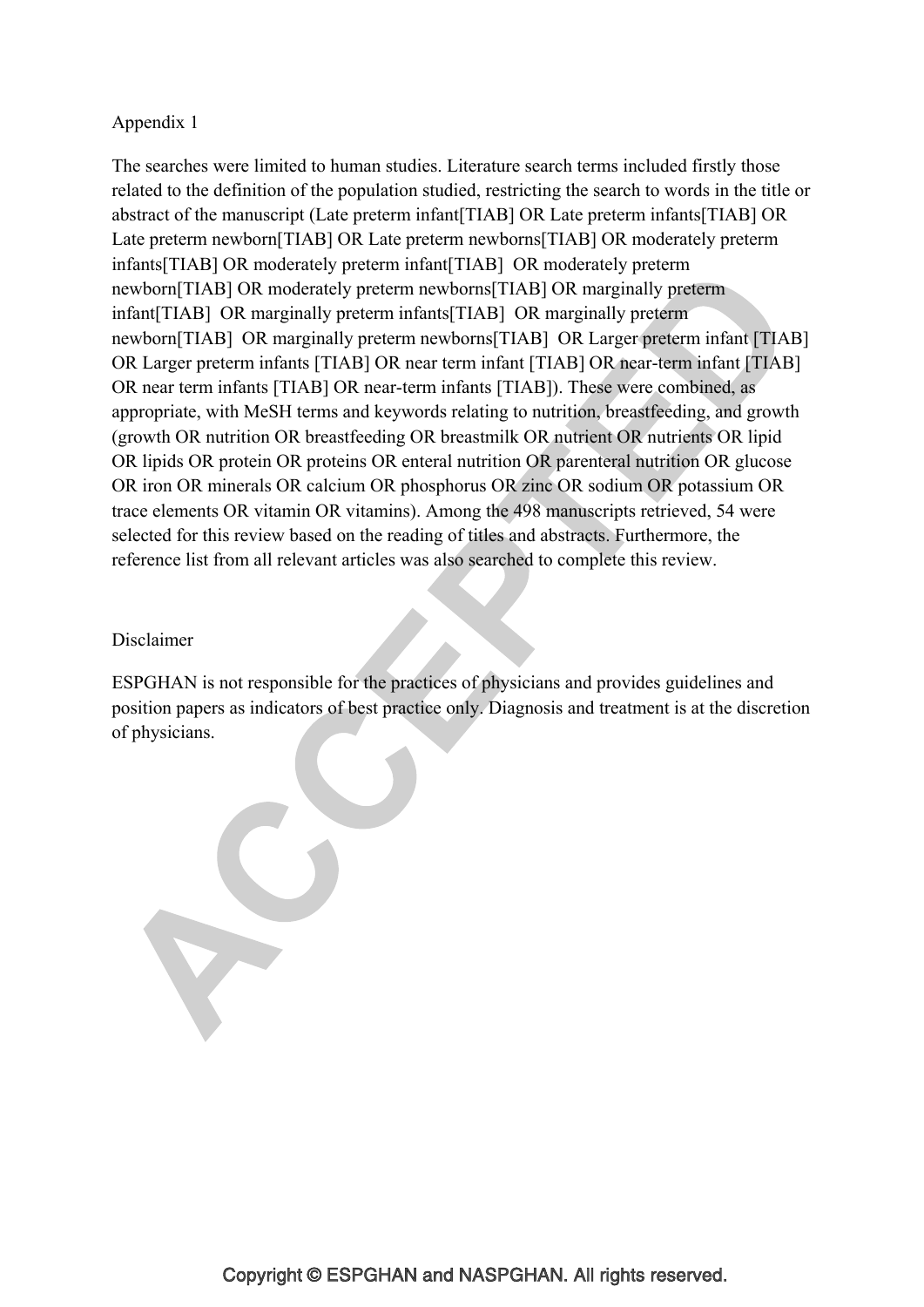### References

- 1 Agostoni C, Buonocore G, Carnielli VP, et al. Enteral nutrient supply for preterm infants: commentary from the European Society of Paediatric Gastroenterology, Hepatology and Nutrition Committee on Nutrition. J Pediatr Gastroenterol Nutr 2010;50(1):85-91.
- 2 EFSA NDA Panel (EFSA Panel on Dietetic Products, Nutrition and Allergies), 2013. Scientific Opinion on nutrient requirements and dietary intakes of infants and young children in the European Union. EFSA Journal 2013;11(10):3408, 103 pp. doi:10.2903/j.efsa.2013.3408
- 3 Raju TN, Higgins RD, Stark AR, et al. Optimizing care and outcome for late-preterm (near-term) infants: a summary of the workshop sponsored by the National Institute of Child Health and Human Development. Pediatrics 2006;118(3):1207-14.
- 4 Mericq V, Martinez-Aguayo A, Uauy R, et al. Long-term metabolic risk among children born premature or small for gestational age. Nat Rev Endocrinol 2017;13(1):50-62.
- 5 Beck S, Wojdyla D, Say L, et al. The worldwide incidence of preterm birth: a WHO systematic review of maternal mortality and morbidity. 2010.
- 6 National Vital Statistics Reports. National Center for Health Statistics 2010;http://www.cdc.gov/nchs/data/nvsr/nvsr59/nvsr59\_01.pdf(
- 7 Richards JL, Kramer MS, Deb-Rinker P, et al. Temporal Trends in Late Preterm and Early Term Birth Rates in 6 High-Income Countries in North America and Europe and Association With Clinician-Initiated Obstetric Interventions. JAMA 2016;316(4):410-9.
- 8 DRESS Ia. Enquête nationale périnatale, Rapport 2016. www.epopé-inserm.fr/wpcontent/uploads/2017/10/ENP2016\_rapport\_complet.pdf.
- 9 Visruthan NK, Agarwal P, Sriram B, et al. Neonatal Outcome of the Late Preterm Infant (34 to 36 Weeks): The Singapore Story. Ann Acad Med Singapore 2015;44(7):235-43.
- 10 Kirkby S, Greenspan JS, Kornhauser M, et al. Clinical outcomes and cost of the moderately preterm infant. Adv Neonatal Care 2007;7(2):80-7.
- 11 Raju TN Epidemiology of late preterm (near-term) births. Clin Perinatol 2006;33(4):751-63; abstract vii.
- 12 Altman M, Vanpee M, Cnattingius S, et al. Neonatal morbidity in moderately preterm infants: a Swedish national population-based study. J Pediatr 2011;158(2):239-44 e1.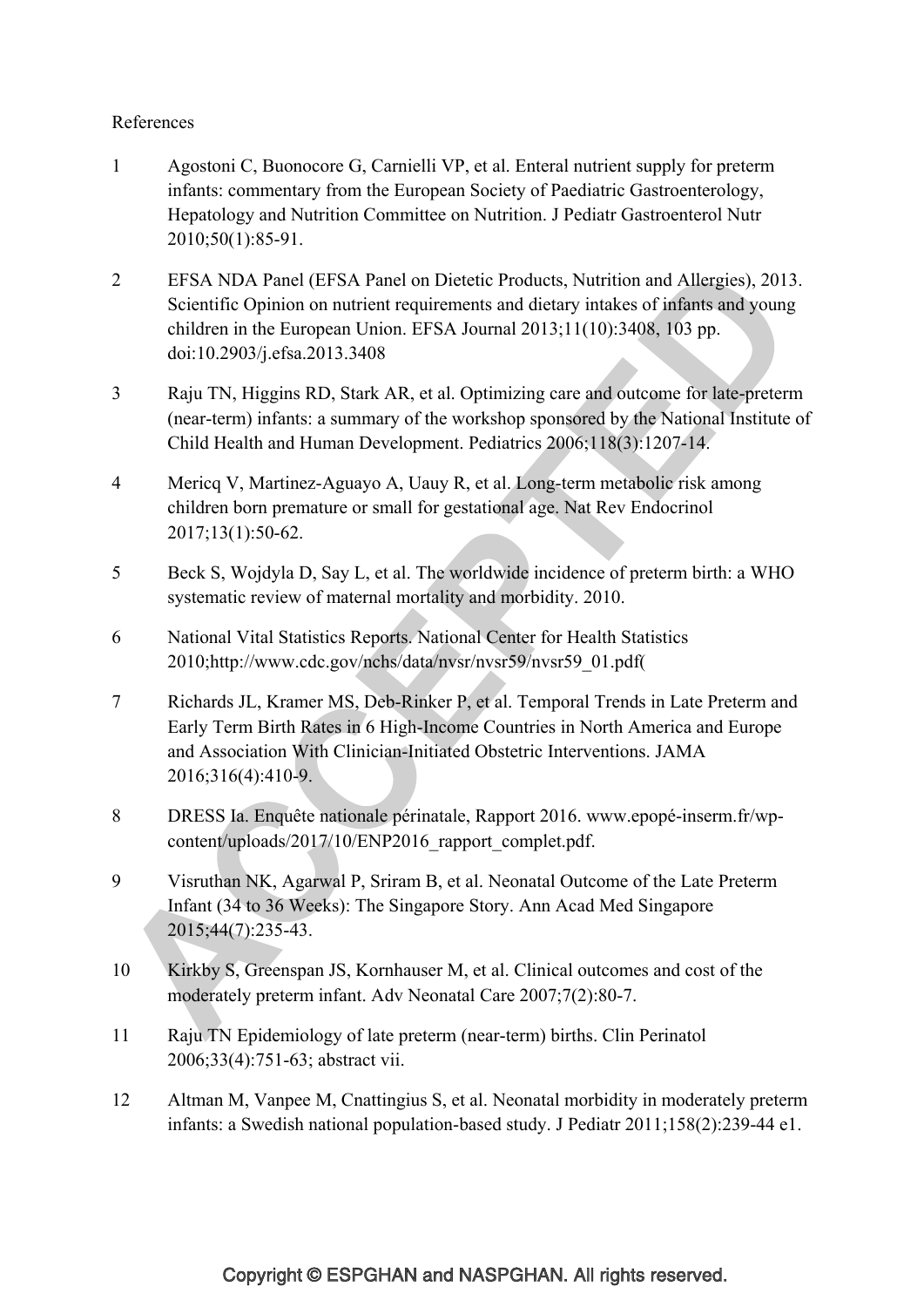- 13 Engle WA, Tomashek KM, Wallman C "Late-preterm" infants: a population at risk. Pediatrics 2007;120(6):1390-401.
- 14 Celik IH, Demirel G, Canpolat FE, et al. A common problem for neonatal intensive care units: late preterm infants, a prospective study with term controls in a large perinatal center. J Matern Fetal Neonatal Med 2013;26(5):459-62.
- 15 Kalyoncu O, Aygun C, Cetinoglu E, et al. Neonatal morbidity and mortality of latepreterm babies. J Matern Fetal Neonatal Med 2010;23(7):607-12.
- 16 Pulver LS, Denney JM, Silver RM, et al. Morbidity and discharge timing of late preterm newborns. Clin Pediatr (Phila) 2010;49(11):1061-7.
- 17 Escobar GJ, McCormick MC, Zupancic JA, et al. Unstudied infants: outcomes of moderately premature infants in the neonatal intensive care unit. Arch Dis Child Fetal Neonatal Ed 2006;91(4):F238-44.
- 18 Boyle EM, Johnson S, Manktelow B, et al. Neonatal outcomes and delivery of care for infants born late preterm or moderately preterm: a prospective population-based study. Arch Dis Child Fetal Neonatal Ed 2015;100(6):F479-85.
- 19 Brown AK, Damus K, Kim MH, et al. Factors relating to readmission of term and near-term neonates in the first two weeks of life. Early Discharge Survey Group of the Health Professional Advisory Board of the Greater New York Chapter of the March of Dimes. J Perinat Med 1999;27(4):263-75.
- 20 Tomashek KM, Shapiro-Mendoza CK, Weiss J, et al. Early discharge among late preterm and term newborns and risk of neonatal morbidity. Semin Perinatol 2006;30(2):61-8.
- 21 Kuzniewicz MW, Parker SJ, Schnake-Mahl A, et al. Hospital readmissions and emergency department visits in moderate preterm, late preterm, and early term infants. Clin Perinatol 2013;40(4):753-75.
- 22 Hosagasi NH, Aydin M, Zenciroglu A, et al. Incidence of hypoglycemia in newborns at risk and an audit of the 2011 American academy of pediatrics guideline for hypoglycemia. Pediatr Neonatol 2017.
- 23 Wang ML, Dorer DJ, Fleming MP, et al. Clinical outcomes of near-term infants. Pediatrics 2004;114(2):372-6.
- 24 Garg M, Devaskar SU Glucose metabolism in the late preterm infant. Clin Perinatol 2006;33(4):853-70; abstract ix-x.
- 25 Stewart B, Karahalios A, Pszczola R, et al. Moderate to late preterm intrauterine growth restriction: A restrospective, observational study of the indications for delivery and outcomes in an Australian perinatal centre. Aust N Z J Obstet Gynaecol 2018;58(3):306-14.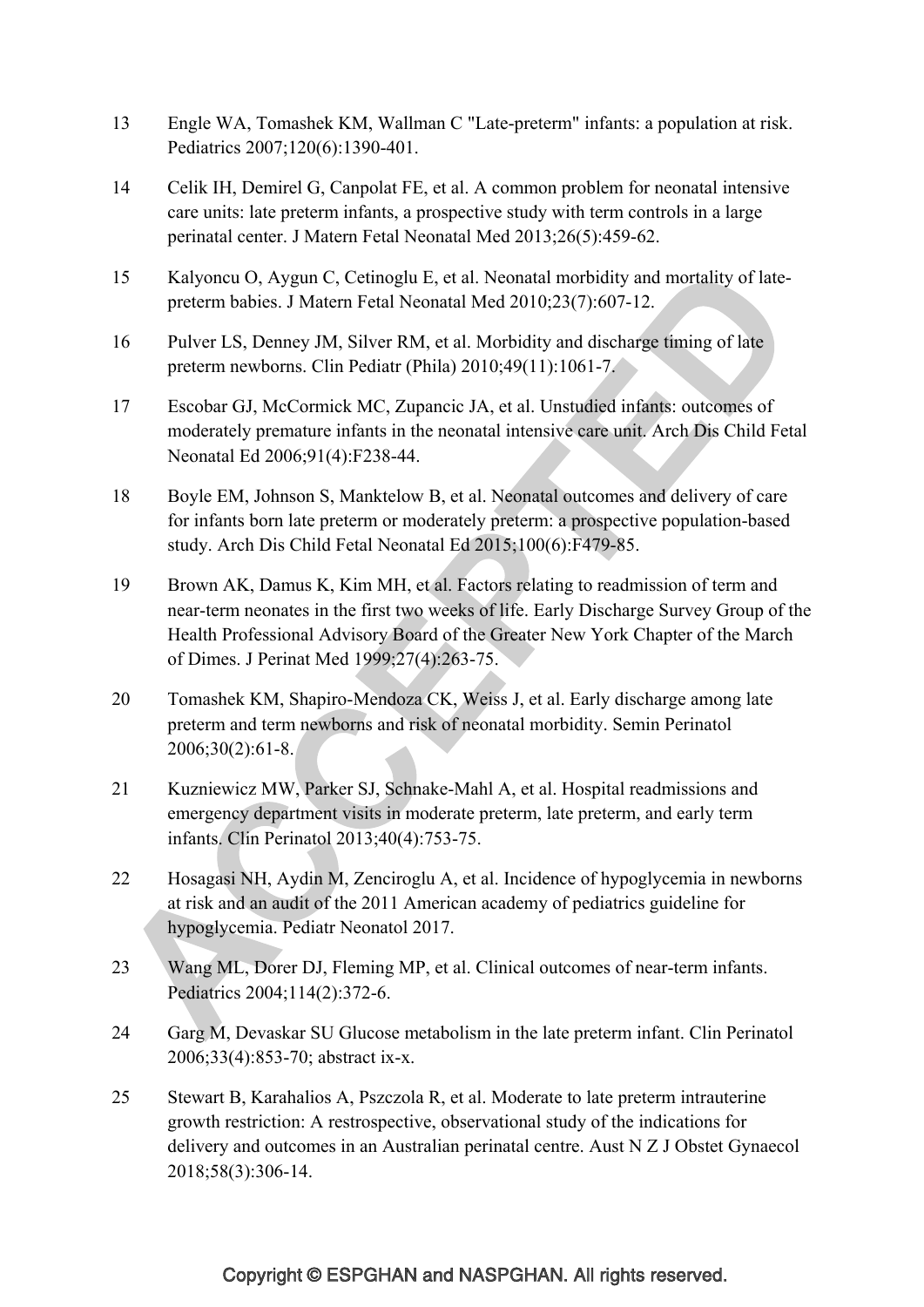- 26 Iacobelli S, Viaud M, Lapillonne A, et al. Nutrition practice, compliance to guidelines and postnatal growth in moderately premature babies: the NUTRIQUAL French survey. BMC Pediatr 2015;15(110.
- 27 Zecca E, Costa S, Barone G, et al. Proactive enteral nutrition in moderately preterm small for gestational age infants: a randomized clinical trial. J Pediatr 2014;165(6):1135-39 e1.
- 28 Medoff Cooper B, Holditch-Davis D, Verklan MT, et al. Newborn clinical outcomes of the AWHONN late preterm infant research-based practice project. J Obstet Gynecol Neonatal Nurs 2012;41(6):774-85.
- 29 Santos IS, Matijasevich A, Domingues MR, et al. Late preterm birth is a risk factor for growth faltering in early childhood: a cohort study. BMC Pediatr 2009;9(71.
- 30 Goyal NK, Fiks AG, Lorch SA Persistence of underweight status among late preterm infants. Arch Pediatr Adolesc Med 2012;166(5):424-30.
- 31 Gong YH, Ji CY, Shan JP A longitudinal study on the catch-up growth of preterm and term infants of low, appropriate, and high birth weight. Asia Pac J Public Health 2015;27(2):NP1421-31.
- 32 Zhao Z, Ding M, Hu Z, et al. Trajectories of length, weight, and bone mineral density among preterm infants during the first 12 months of corrected age in China. BMC Pediatr 2015;15(91.
- 33 Boyle EM, Poulsen G, Field DJ, et al. Effects of gestational age at birth on health outcomes at 3 and 5 years of age: population based cohort study. BMJ 2012;344(e896.
- 34 Blackwell MT, Eichenwald EC, McAlmon K, et al. Interneonatal intensive care unit variation in growth rates and feeding practices in healthy moderately premature infants. J Perinatol 2005;25(7):478-85.
- 35 Bocca-Tjeertes IF, Kerstjens JM, Reijneveld SA, et al. Growth and predictors of growth restraint in moderately preterm children aged 0 to 4 years. Pediatrics 2011;128(5):e1187-94.
- 36 Dotinga BM, Eshuis MS, Bocca-Tjeertes IF, et al. Longitudinal Growth and Neuropsychological Functioning at Age 7 in Moderate and Late Preterms. Pediatrics 2016;138(4).
- 37 Bocca-Tjeertes I, Bos A, Kerstjens J, et al. Symmetrical and asymmetrical growth restriction in preterm-born children. Pediatrics 2014;133(3):e650-6.
- 38 Bocca-Tjeertes IF, Kerstjens JM, Reijneveld SA, et al. Growth patterns of large for gestational age children up to age 4 years. Pediatrics 2014;133(3):e643-9.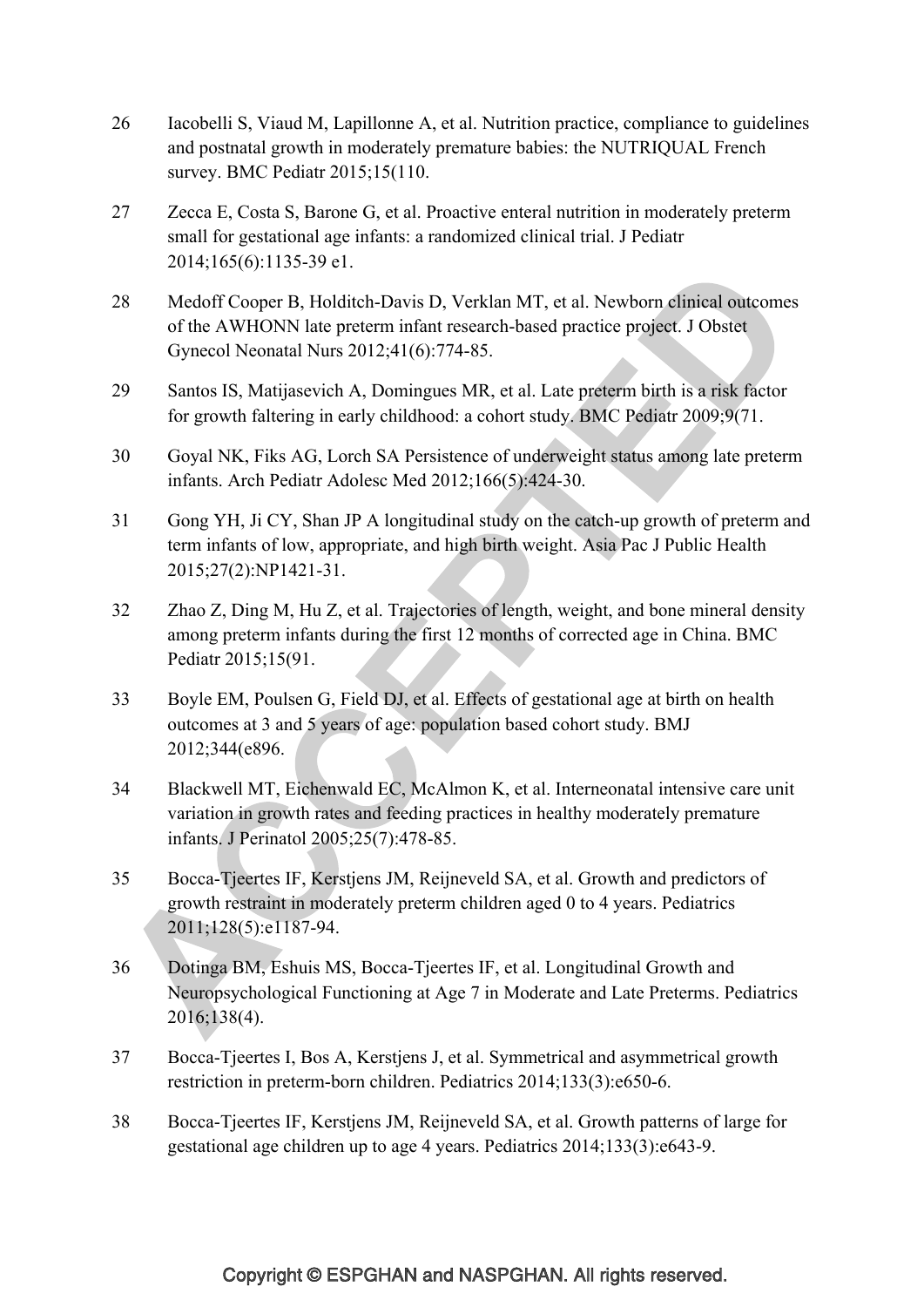- 39 Nagasaka M, Morioka I, Yokota T, et al. Incidence of short stature at 3 years of age in late preterm infants: a population-based study. Arch Dis Child 2015;100(3):250-4.
- 40 Olhager E, Forsum E Total energy expenditure, body composition and weight gain in moderately preterm and full-term infants at term postconceptional age. Acta Paediatr 2003;92(11):1327-34.
- 41 Gianni ML, Roggero P, Liotto N, et al. Postnatal catch-up fat after late preterm birth. Pediatr Res 2012;72(6):637-40.
- 42 Liotto N, Gianni ML, Taroni F, et al. Is Fat Mass Accretion of Late Preterm Infants Associated with Insulin Resistance? Neonatology 2017;111(4):353-59.
- 43 Gianni ML, Consonni D, Liotto N, et al. Does Human Milk Modulate Body Composition in Late Preterm Infants at Term-Corrected Age? Nutrients 2016;8(10).
- 44 Gianni ML, Roggero P, Liotto N, et al. Body composition in late preterm infants according to percentile at birth. Pediatr Res 2016;79(5):710-5.
- 45 Olhager E, Tornqvist C Body composition in late preterm infants in the first 10 days of life and at full term. Acta Paediatr 2014;103(7):737-43.
- 46 Radtke JV The paradox of breastfeeding-associated morbidity among late preterm infants. J Obstet Gynecol Neonatal Nurs 2011;40(1):9-24.
- 47 Neu J Gastrointestinal maturation and feeding. Semin Perinatol 2006;30(2):77-80.
- 48 ABM Clinical Protocol #10: Breastfeeding the Late Preterm Infant (34(0/7) to 36(6/7) Weeks Gestation) (First Revision June 2011) (\*). Breastfeed Med 2011;6(151-6.
- 49 DeMauro SB, Patel PR, Medoff-Cooper B, et al. Postdischarge feeding patterns in early- and late-preterm infants. Clin Pediatr (Phila) 2011;50(10):957-62.
- 50 Johnson S, Matthews R, Draper ES, et al. Eating difficulties in children born late and moderately preterm at 2 y of age: a prospective population-based cohort study. Am J Clin Nutr 2016;103(2):406-14.
- 51 Roswall J, Karlsson AK, Allvin K, et al. Preschool children born moderately preterm have increased waist circumference at two years of age despite low body mass index. Acta Paediatr 2012;101(11):1175-81.
- 52 Lindberg J, Norman M, Westrup B, et al. Overweight, Obesity, and Body Composition in 3.5- and 7-Year-Old Swedish Children Born with Marginally Low Birth Weight. J Pediatr 2015;167(6):1246-52 e3.
- 53 Johansson S, Iliadou A, Bergvall N, et al. Risk of high blood pressure among young men increases with the degree of immaturity at birth. Circulation 2005;112(22):3430- 6.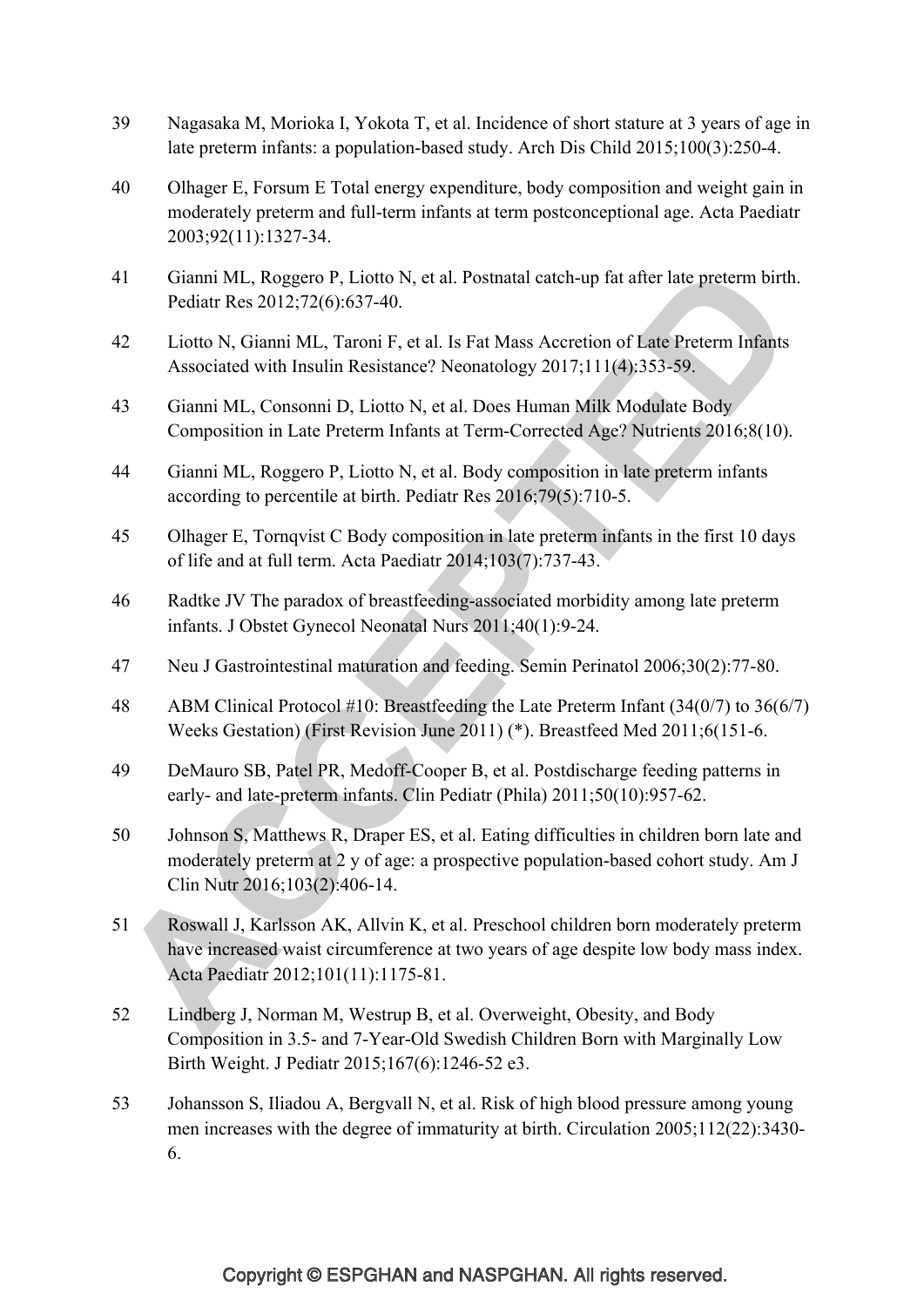- 54 Dalziel SR, Parag V, Rodgers A, et al. Cardiovascular risk factors at age 30 following pre-term birth. Int J Epidemiol 2007;36(4):907-15.
- 55 Mathai S, Derraik JG, Cutfield WS, et al. Blood pressure abnormalities in adults born moderately preterm and their children. Int J Cardiol 2015;181(152-4.
- 56 Lapillonne A, Griffin IJ Feeding preterm infants today for later metabolic and cardiovascular outcomes. J Pediatr 2013;162(3 Suppl):S7-16.
- 57 Mathai S, Cutfield WS, Derraik JG, et al. Insulin sensitivity and beta-cell function in adults born preterm and their children. Diabetes 2012;61(10):2479-83.
- 58 Mathai S, Derraik JG, Cutfield WS, et al. Increased adiposity in adults born preterm and their children. PLoS One 2013;8(11):e81840.
- 59 Ghaemi S, Najafi R, Kelishadi R Cord blood lipoprotein profile in term, preterm, and late preterm newborns. J Res Med Sci 2014;19(11):1038-40.
- 60 Nagano N, Okada T, Yonezawa R, et al. Early postnatal changes of lipoprotein subclass profile in late preterm infants. Clin Chim Acta 2012;413(1-2):109-12.
- 61 Dalziel SR, Fenwick S, Cundy T, et al. Peak bone mass after exposure to antenatal betamethasone and prematurity: follow-up of a randomized controlled trial. J Bone Miner Res 2006;21(8):1175-86.
- 62 McGowan JE, Alderdice FA, Holmes VA, et al. Early childhood development of latepreterm infants: a systematic review. Pediatrics 2011;127(6):1111-24.
- 63 Baraton L, Ancel PY, Flamant C, et al. Impact of changes in serum sodium levels on 2-year neurologic outcomes for very preterm neonates. Pediatrics 2009;124(4):e655- 61.
- 64 Escobar GJ, Liljestrand P, Hudes ES, et al. Five-year neurodevelopmental outcome of neonatal dehydration. J Pediatr 2007;151(2):127-33, 33 e1.
- 65 McGowan JE, Alderdice FA, Doran J, et al. Impact of neonatal intensive care on late preterm infants: developmental outcomes at 3 years. Pediatrics 2012;130(5):e1105-12.
- 66 Johnson S, Evans TA, Draper ES, et al. Neurodevelopmental outcomes following late and moderate prematurity: a population-based cohort study. Arch Dis Child Fetal Neonatal Ed 2015;100(4):F301-8.
- 67 Fleming PF, Arora P, Mitting R, et al. A national survey of admission practices for late preterm infants in England. BMC Pediatr 2014;14(150.
- 68 Khashu M, Narayanan M, Bhargava S, et al. Perinatal outcomes associated with preterm birth at 33 to 36 weeks' gestation: a population-based cohort study. Pediatrics 2009;123(1):109-13.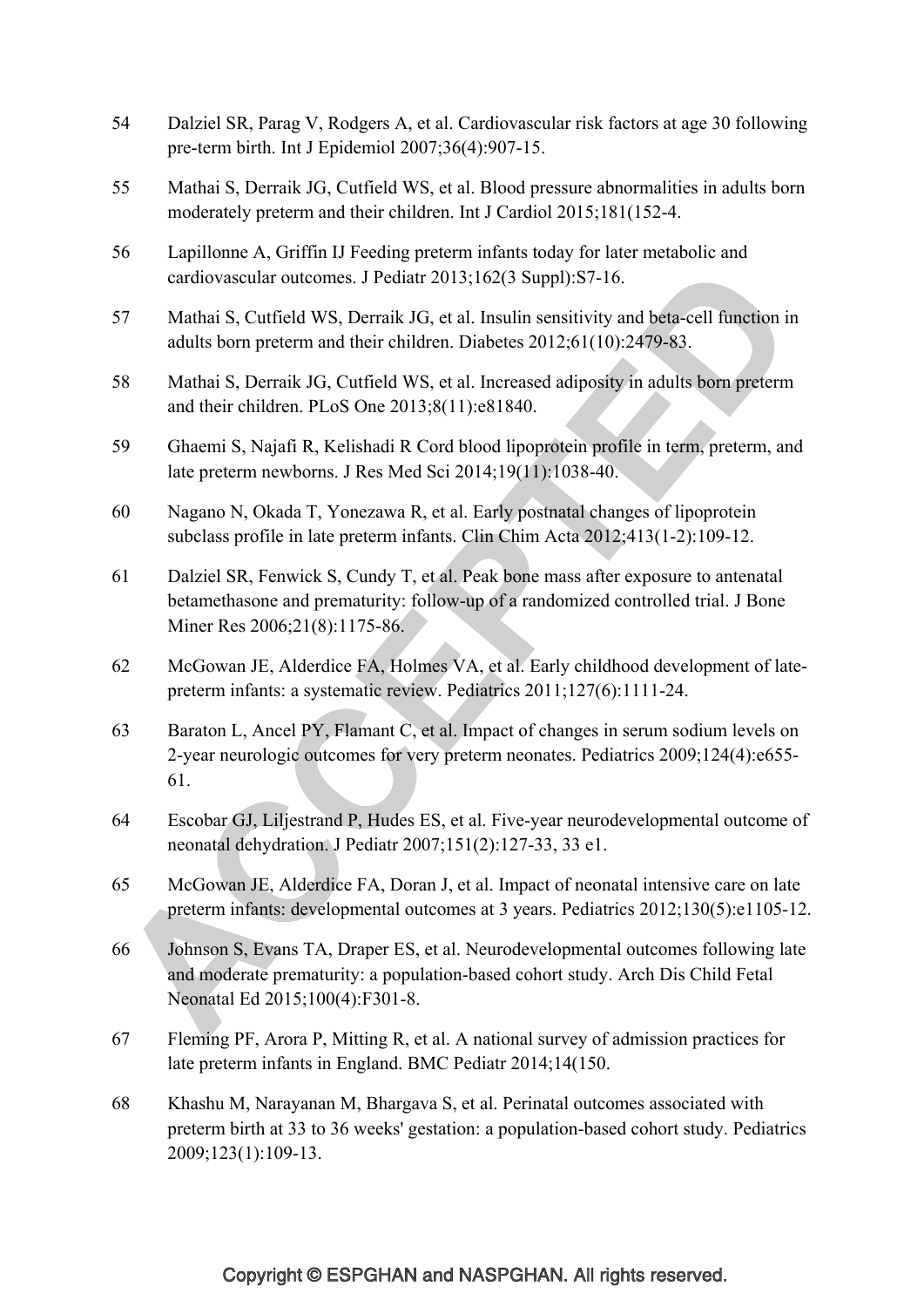- 69 McCormick MC, Escobar GJ, Zheng Z, et al. Place of birth and variations in management of late preterm ("near-term") infants. Semin Perinatol 2006;30(1):44-7.
- 70 Colaizy TT, Morriss FH Positive effect of NICU admission on breastfeeding of preterm US infants in 2000 to 2003. J Perinatol 2008;28(7):505-10.
- 71 Hannan KE, Juhl AL, Hwang SS Impact of NICU admission on Colorado-born late preterm infants: breastfeeding initiation, continuation and in-hospital breastfeeding practices. J Perinatol 2018;38(5):557-66.
- 72 Kair LR, Colaizy TT Breastfeeding Continuation Among Late Preterm Infants: Barriers, Facilitators, and Any Association With NICU Admission? Hosp Pediatr 2016;6(5):261-8.
- 73 Demirci JR, Sereika SM, Bogen D Prevalence and predictors of early breastfeeding among late preterm mother-infant dyads. Breastfeed Med 2013;8(3):277-85.
- 74 Gianni ML, Roggero P, Piemontese P, et al. Is nutritional support needed in late preterm infants? BMC Pediatr 2015;15(194.
- 75 Brown K, Johnson MJ, Leaf AA Suboptimal nutrition in moderately preterm infants. Acta Paediatr 2014;103(11):e510-2.
- 76 Smazal AL, Kavars AB, Carlson SJ, et al. Peripherally inserted central catheters optimize nutrient intake in moderately preterm infants. Pediatr Res 2016;80(2):185-9.
- 77 Jackson BN, Kelly BN, McCann CM, et al. Predictors of the time to attain full oral feeding in late preterm infants. Acta Paediatr 2016;105(1):e1-6.
- 78 Mattsson E, Funkquist EL, Wickstrom M, et al. Healthy late preterm infants and supplementary artificial milk feeds: effects on breast feeding and associated clinical parameters. Midwifery 2015;31(4):426-31.
- 79 Briere CE, Lucas R, McGrath JM, et al. Establishing breastfeeding with the late preterm infant in the NICU. J Obstet Gynecol Neonatal Nurs 2015;44(1):102-13; quiz E1-2.
- 80 Zanardo V, Gambina I, Begley C, et al. Psychological distress and early lactation performance in mothers of late preterm infants. Early Hum Dev 2011;87(4):321-3.
- 81 Kair LR, Flaherman VJ, Newby KA, et al. The experience of breastfeeding the late preterm infant: a qualitative study. Breastfeed Med 2015;10(2):102-6.
- 82 Tully KP, Holditch-Davis D, Silva S, et al. The Relationship Between Infant Feeding Outcomes and Maternal Emotional Well-being Among Mothers of Late Preterm and Term Infants: A Secondary, Exploratory Analysis. Adv Neonatal Care 2017;17(1):65- 75.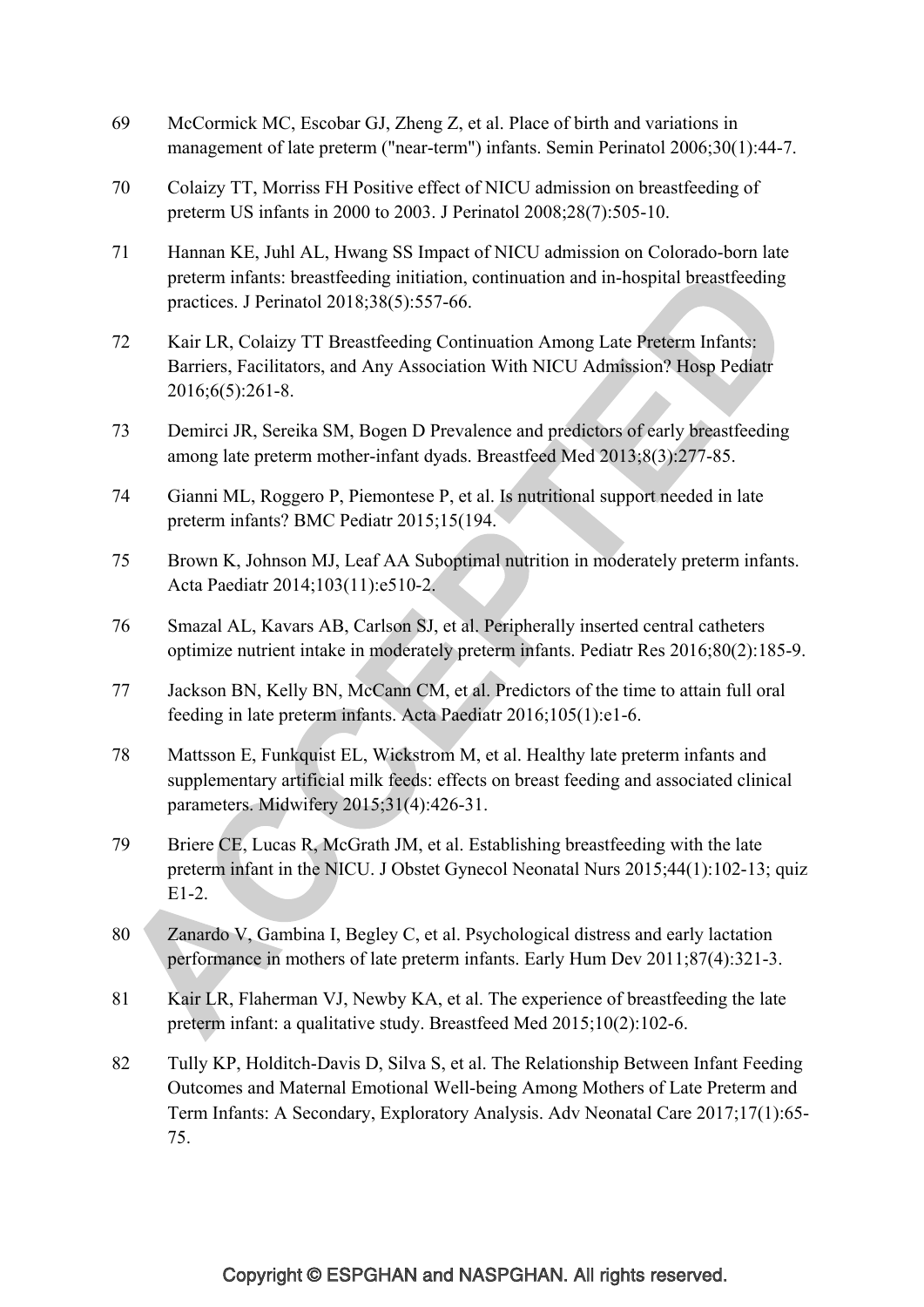- 83 Ayton J, Hansen E, Quinn S, et al. Factors associated with initiation and exclusive breastfeeding at hospital discharge: late preterm compared to 37 week gestation mother and infant cohort. Int Breastfeed J 2012;7(1):16.
- 84 Hwang SS, Barfield WD, Smith RA, et al. Discharge timing, outpatient follow-up, and home care of late-preterm and early-term infants. Pediatrics 2013;132(1):101-8.
- 85 Donath SM, Amir LH Effect of gestation on initiation and duration of breastfeeding. Arch Dis Child Fetal Neonatal Ed 2008;93(6):F448-50.
- 86 Hackman NM, Alligood-Percoco N, Martin A, et al. Reduced Breastfeeding Rates in Firstborn Late Preterm and Early Term Infants. Breastfeed Med 2016;11(119-25.
- 87 Hwang SS, Lu E, Cui X, et al. Home care practices for preterm and term infants after hospital discharge in Massachusetts, 2007 to 2010. J Perinatol 2015;35(10):880-4.
- 88 Adamkin DH Feeding problems in the late preterm infant. Clin Perinatol 2006;33(4):831-7; abstract ix.
- 89 Shapiro-Mendoza CK, Tomashek KM, Kotelchuck M, et al. Effect of late-preterm birth and maternal medical conditions on newborn morbidity risk. Pediatrics 2008;121(2):e223-32.
- 90 Maastrup R, Hansen BM, Kronborg H, et al. Factors associated with exclusive breastfeeding of preterm infants. Results from a prospective national cohort study. PLoS One 2014;9(2):e89077.
- 91 Wooldridge J, Hall WA Posthospitalization breastfeeding patterns of moderately preterm infants. J Perinat Neonatal Nurs 2003;17(1):50-64.
- 92 Gerhardsson E, Hildingsson I, Mattsson E, et al. Prospective questionnaire study showed that higher self-efficacy predicted longer exclusive breastfeeding by the mothers of late preterm infants. Acta Paediatr 2018;107(5):799-805.
- 93 Kramer MS, Chalmers B, Hodnett ED, et al. Promotion of Breastfeeding Intervention Trial (PROBIT): a randomized trial in the Republic of Belarus. JAMA 2001;285(4):413-20.
- 94 Patnode CD, Henninger ML, Senger CA, et al. Primary Care Interventions to Support Breastfeeding: Updated Evidence Report and Systematic Review for the US Preventive Services Task Force. JAMA 2016;316(16):1694-705.
- 95 Cartwright J, Atz T, Newman S, et al. An Integrative Review of Interventions to Promote Breastfeeding in the Late Preterm Infant. J Obstet Gynecol Neonatal Nurs 2017.
- 96 Gianni ML, Bezze E, Sannino P, et al. Facilitators and barriers of breastfeeding late preterm infants according to mothers' experiences. BMC Pediatr 2016;16(1):179.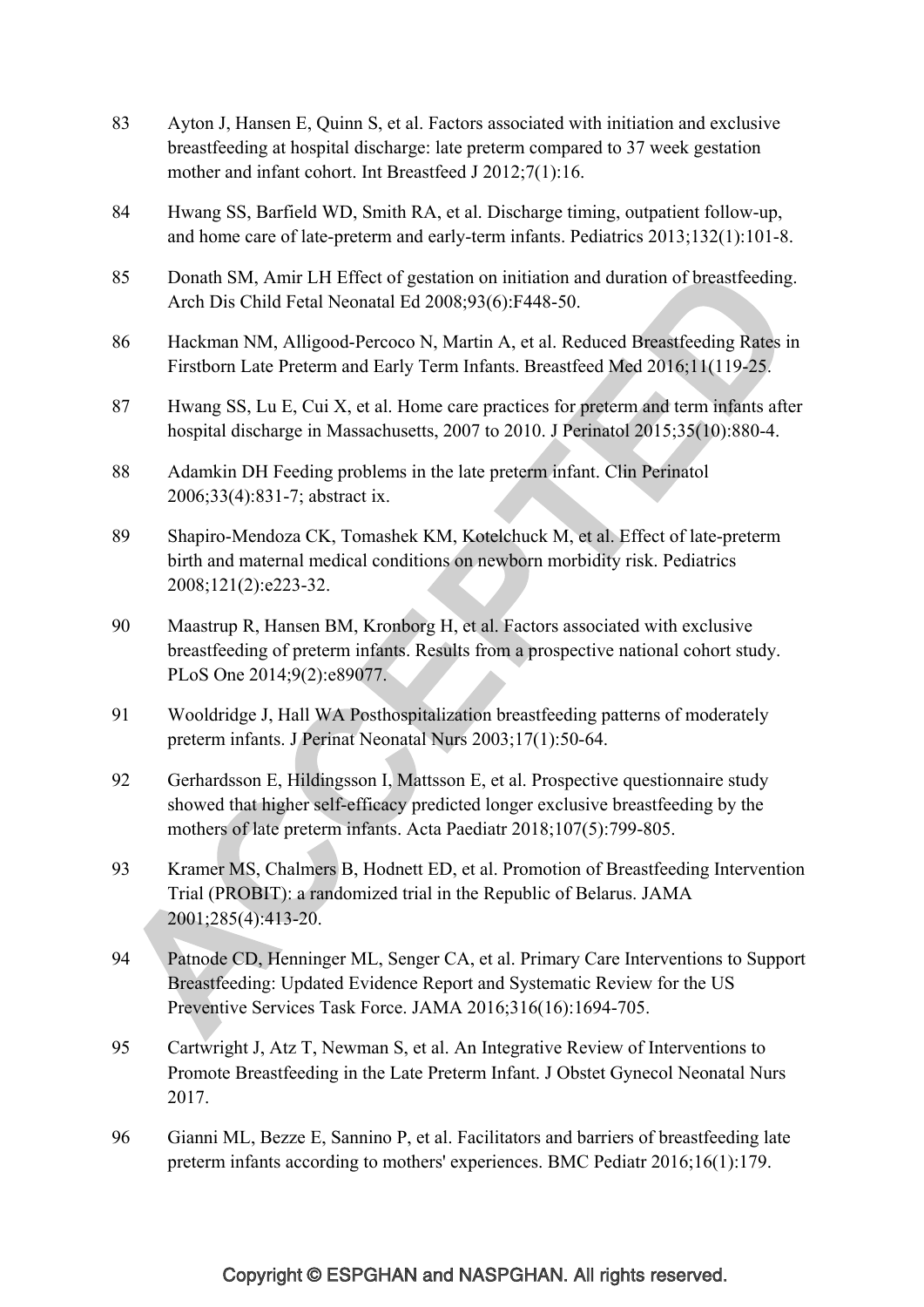- 97 Goyal NK, Attanasio LB, Kozhimannil KB Hospital care and early breastfeeding outcomes among late preterm, early-term, and term infants. Birth 2014;41(4):330-8.
- 98 Flint A, New K, Davies MW Cup feeding versus other forms of supplemental enteral feeding for newborn infants unable to fully breastfeed. Cochrane Database Syst Rev 20168):CD005092.
- 99 Yilmaz G, Caylan N, Karacan CD, et al. Effect of cup feeding and bottle feeding on breastfeeding in late preterm infants: a randomized controlled study. J Hum Lact 2014;30(2):174-9.
- 100 Ravn IH, Smith L, Smeby NA, et al. Effects of early mother-infant intervention on outcomes in mothers and moderately and late preterm infants at age 1 year: a randomized controlled trial. Infant Behav Dev 2012;35(1):36-47.
- 101 Organization WH. World Health Organization; Baby-friendly Hospital Initiative; http://www.who.int/nutrition/topics/bfhi/en/.
- 102 Rayfield S, Oakley L, Quigley MA Association between breastfeeding support and breastfeeding rates in the UK: a comparison of late preterm and term infants. BMJ Open 2015;5(11):e009144.
- 103 Whyte R Safe discharge of the late preterm infant. Paediatr Child Health 2010;15(10):655-66.
- 104 Boies EG, Vaucher YE ABM Clinical Protocol #10: Breastfeeding the Late Preterm (34-36 6/7 Weeks of Gestation) and Early Term Infants (37-38 6/7 Weeks of Gestation), Second Revision 2016. Breastfeed Med 2016;11(494-500.
- 105 Klein CJ Nutrient requirements for preterm infant formulas. J Nutr 2002;132(6 Suppl 1):1395S-577S.
- 106 Lapillonne A, O'Connor DL, Wang D, et al. Nutritional recommendations for the latepreterm infant and the preterm infant after hospital discharge. J Pediatr 2013;162(3 Suppl):S90-100.
- 107 Leitch CA, Denne SC. Energy. In: R. C. Tsang, R. Uauy, B. Koletzko and S. H. Zlotkin eds. Nutrition of the preterm infant. Scientific basis and pratical Guidelines. Cincinnati, Ohio; 2005:23-44.
- 108 Bauer J, Masin M, Brodner K Resting energy expenditure and metabolic parameters in small for gestational age moderately preterm infants. Horm Res Paediatr 2011;76(3):202-7.
- 109 Yagasaki H, Murakami Y, Ohyama T, et al. Total energy intake accounts for postnatal anthropometric growth in moderately/late preterm infants. J Matern Fetal Neonatal Med 2017;30(9):1080-84.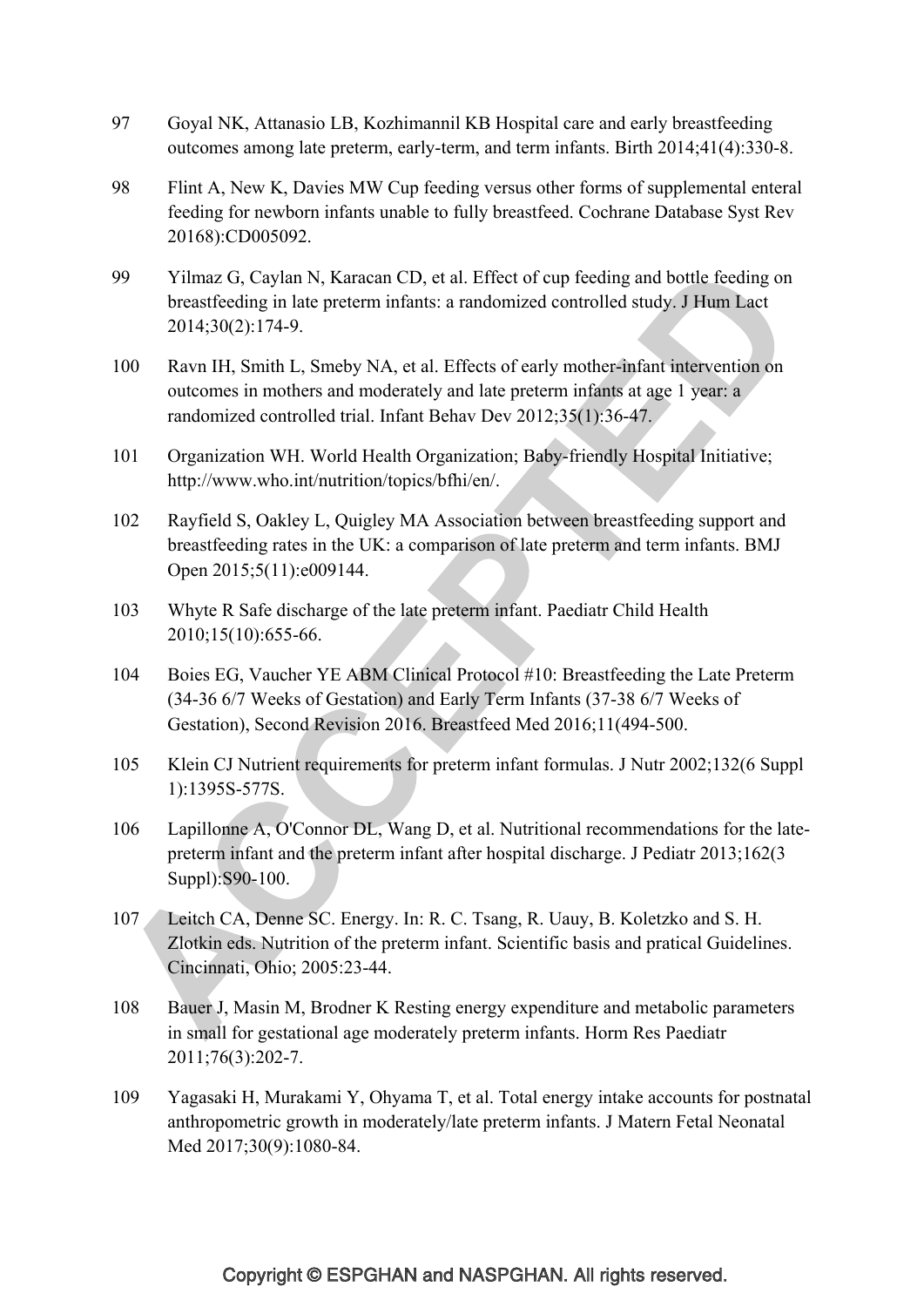- 110 Rigo J. Protein, amino acid and other nitrigen compounds. In: R. C. Tsang, R. Uauy, B. Koletzko and S. H. Zlotkin eds. Nutrition of the preterm infant. Scientific basis and practical aspects. Cincinnati, Ohio; 2005:45-80.
- 111 Ziegler EE Protein requirements of very low birth weight infants. J Pediatr Gastroenterol Nutr 2007;45 Suppl 3(S170-4.
- 112 Lapillonne A, Groh-Wargo S, Gonzalez CH, et al. Lipid needs of preterm infants: updated recommendations. J Pediatr 2013;162(3 Suppl):S37-47.
- 113 Baack ML, Puumala SE, Messier SE, et al. What is the relationship between gestational age and docosahexaenoic acid (DHA) and arachidonic acid (ARA) levels? Prostaglandins Leukot Essent Fatty Acids 2015;100(5-11.
- 114 Fang PC, Kuo HK, Huang CB, et al. The effect of supplementation of docosahexaenoic acid and arachidonic acid on visual acuity and neurodevelopment in larger preterm infants. Chang Gung Med J 2005;28(10):708-15.
- 115 Bothwell TH Iron requirements in pregnancy and strategies to meet them. Am J Clin Nutr 2000;72(1 Suppl):257S-64S.
- 116 Choudhury V, Amin SB, Agarwal A, et al. Latent iron deficiency at birth influences auditory neural maturation in late preterm and term infants. Am J Clin Nutr 2015;102(5):1030-4.
- 117 Mercer JS, Erickson-Owens DA Placental Transfusion Improves Iron Stores at 6 Weeks of Age in Late Preterm Infants. Indian Pediatr 2015;52(9):747-8.
- 118 Ozdemir H, Akman I, Demirel U, et al. Iron deficiency anemia in late-preterm infants. Turk J Pediatr 2013;55(5):500-5.
- 119 Yamada RT, Leone CR Hematological and iron content evolution in exclusively breastfed late-preterm newborns. Clinics (Sao Paulo) 2014;69(12):792-8.
- 120 Schiza V, Giapros V, Pantou K, et al. Serum transferrin receptor, ferritin, and reticulocyte maturity indices during the first year of life in 'large' preterm infants. Eur J Haematol 2007;79(5):439-46.
- 121 Akkermans MD, Uijterschout L, Abbink M, et al. Predictive factors of iron depletion in late preterm infants at the postnatal age of 6 weeks. Eur J Clin Nutr 2016;70(8):941-6.
- 122 Uijterschout L, Domellof M, Abbink M, et al. Iron deficiency in the first 6 months of age in infants born between 32 and 37 weeks of gestational age. Eur J Clin Nutr 2015;69(5):598-602.